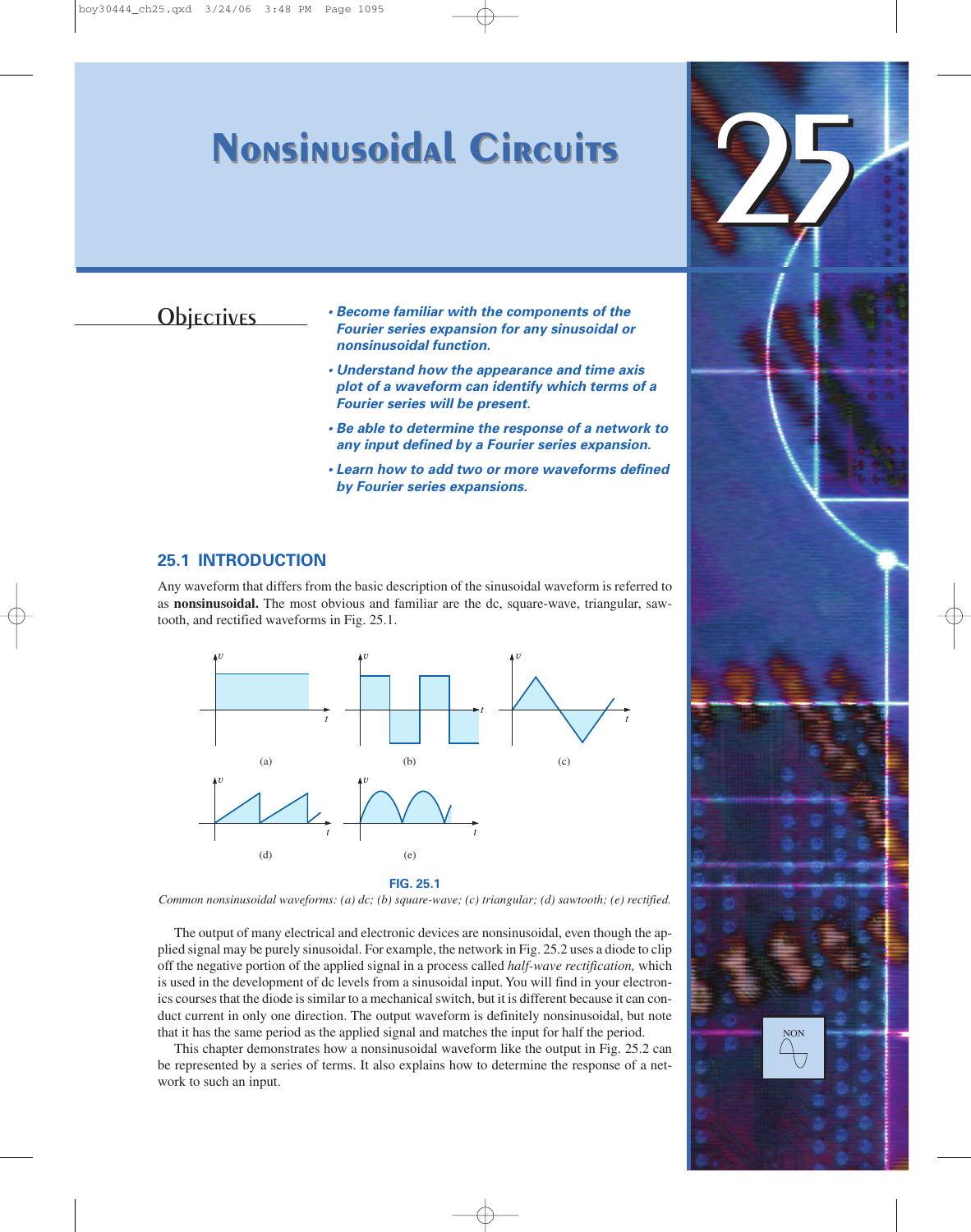

#### **FIG. 25.2**

*Half-wave rectifier producing a nonsinusoidal waveform.*

## **25.2 FOURIER SERIES**

**Fourier series** refers to a series of terms, developed in 1822 by Baron Jean Fourier (Fig. 25.3), that can be used to represent a nonsinusoidal periodic waveform. In the analysis of these waveforms, we solve for each term in the Fourier series:





**FIG. 25.3** *Baron Jean Fourier.* Courtesy of the Smithsonian Institution Photo No. 56,822

**French** (Auxerre, Grenoble, Paris) **(1768–1830) Mathematician, Egyptologist,** and **Administrator Professor of Mathematics,** École Polytechnique

Best known for an infinite mathematical series of sine and cosine terms called the *Fourier series* which he used to show how the conduction of heat in solids can be analyzed and defined. Although he was primarily a mathematician, a great deal of Fourier's work revolved around real-world physical occurrences such as heat transfer, sunspots, and the weather. He joined the École Polytechnique in Paris as a faculty member when the institute first opened. Napoleon requested his aid in the research of Egyptian antiquities, resulting in a three-year stay in Egypt as Secretary of the Institut d'Égypte. Napoleon made him a baron in 1809, and he was elected to the Académie des Sciences in 1817.

Depending on the waveform, a large number of these terms may be required to approximate the waveform closely for the purpose of circuit analysis.

As shown in Eq. (25.1), the Fourier series has three basic parts. The first is the dc term  $A_0$ , which is the average value of the waveform over one full cycle. The second is a series of sine terms. There are no restrictions on the values or relative values of the amplitudes of these sine terms, but each will have a frequency that is an integer multiple of the frequency of the first sine term of the series. The third part is a series of cosine terms. There are again *no* restrictions on the values or relative values of the amplitudes of these cosine terms, but each will have a frequency that is an integer multiple of the frequency of the first cosine term of the series. For a particular waveform, it is quite possible that all of the sine *or* cosine terms are zero. Characteristics of this type can be determined by simply examining the nonsinusoidal waveform and its position on the horizontal axis.

The first term of the sine and cosine series is called the **fundamental component.** It represents the minimum frequency term required to represent a particular waveform, and it also has the same frequency as the waveform being represented. A fundamental term, therefore, must be present in any Fourier series representation. The other terms with higherorder frequencies (integer multiples of the fundamental) are called the **harmonic terms.** A term that has a frequency equal to twice the fundamental is the second harmonic; three times, the third harmonic; and so on.

## **Average Value: A**<sub>0</sub>

The dc term of the Fourier series is the average value of the waveform over one full cycle. If the net area above the horizontal axis equals that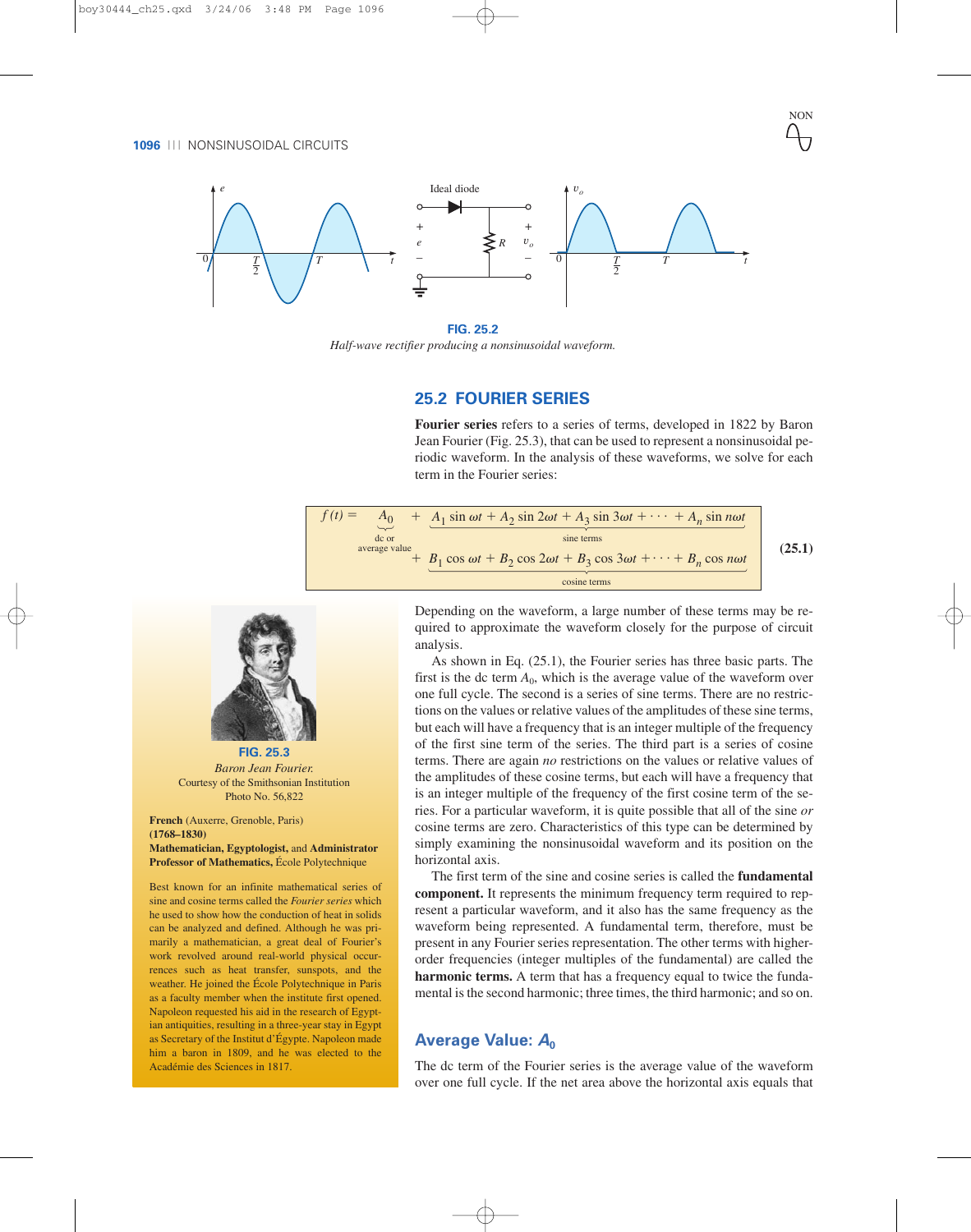below in one full period,  $A_0 = 0$ , and the dc term does not appear in the expansion. If the area above the axis is greater than that below over one full cycle,  $A_0$  is positive and will appear in the Fourier series representation. If the area below the axis is greater,  $A_0$  is negative and will appear with the negative sign in the expansion.

## **Odd Function (Point Symmetry)**

#### *If a waveform is such that its value for t is the negative of that for t, it is called an odd function or is said to have point symmetry.*

Fig. 25.4(a) is an example of a waveform with point symmetry. Note that the waveform has a peak value at  $t_1$  that matches the magnitude (with the opposite sign) of the peak value at  $-t_1$ . For waveforms of this type, all the parameters  $B_{1\rightarrow\infty}$  of Eq. (25.1) will be zero. In fact,

#### *waveforms with point symmetry can be fully described by just the dc and sine terms of the Fourier series.*



*Point symmetry.*

Note in Fig. 25.4(b) that a sine wave is an odd function with point symmetry.

For both waveforms in Fig. 25.4, the following mathematical relationship is true:

$$
f(t) = -f(-t)
$$
 (odd function) (25.2)

In words, it states that the magnitude of the function at  $+t$  is equal to the negative of the magnitude at  $-t$  [ $t_1$  in Fig. 25.4(a)].

## **Even Function (Axis Symmetry)**

#### *If a waveform is symmetric about the vertical axis, it is called an even function or is said to have axis symmetry.*

Fig. 25.5(a) is an example of such a waveform. Note that the value of the function at  $t_1$  is equal to the value at  $-t_1$ . For waveforms of this type, all the parameters  $A_{1\rightarrow\infty}$  will be zero. In fact,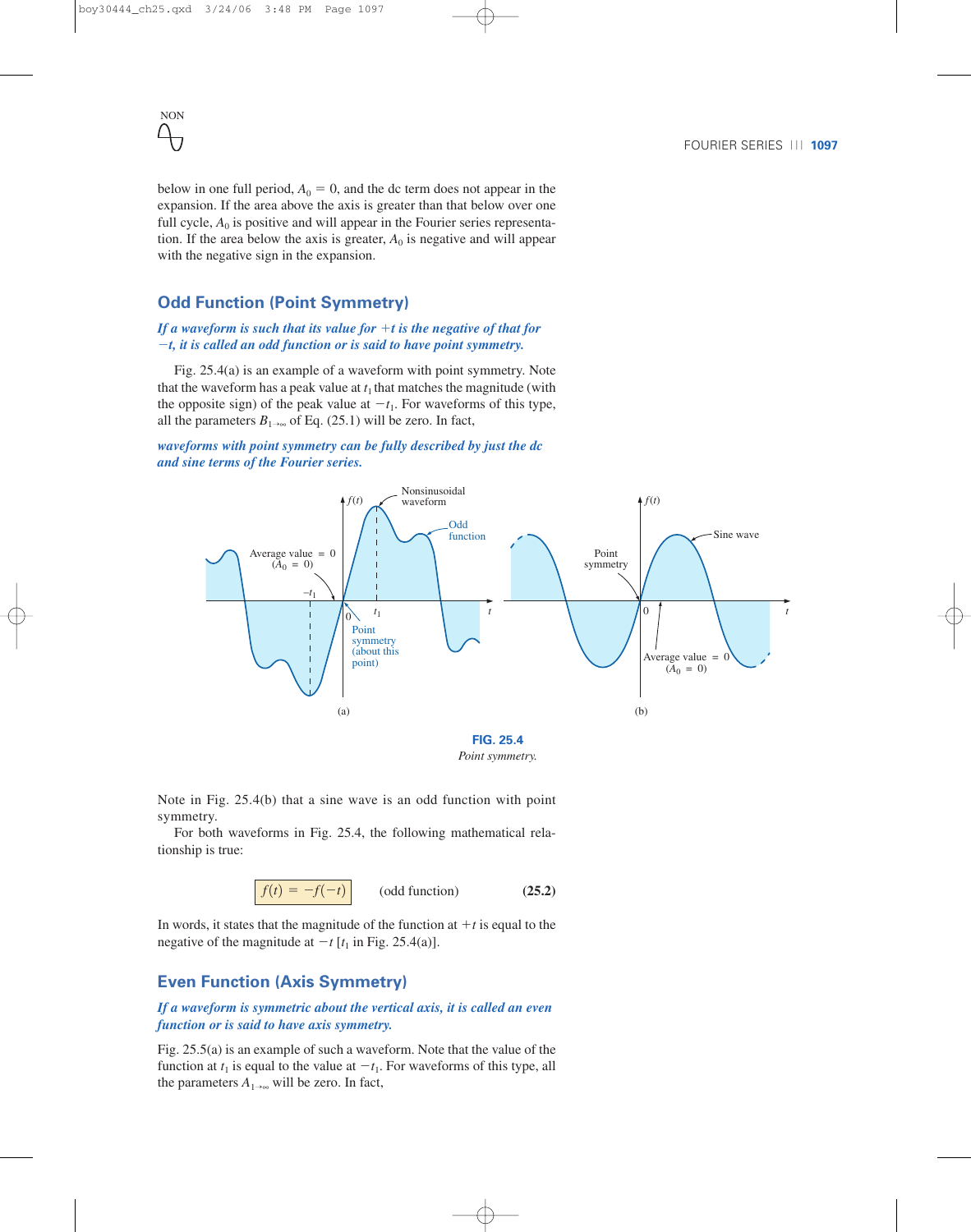

*Axis symmetry.*

#### *waveforms with axis symmetry can be fully described by just the dc and cosine terms of the Fourier series.*

Note in Fig. 25.5(b) that a cosine wave is an even function with axis symmetry.

For both waveforms in Fig. 25.5, the following mathematical relationship is true:



(even function) **(25.3)**

In words, it states that the magnitude of the function is the same at  $+t_1$  as at  $-t$  [ $t_1$  in Fig. 25.5(a)].

## **Mirror or Half-Wave Symmetry**

*If a waveform has half-wave or mirror symmetry as demonstrated by the waveform of Fig. 25.6, the even harmonics of the series of sine and cosine terms will be zero.*



In functional form, the waveform must satisfy the following relationship:

$$
f(t) = -f\left(t + \frac{T}{2}\right)
$$
 (25.4)

NON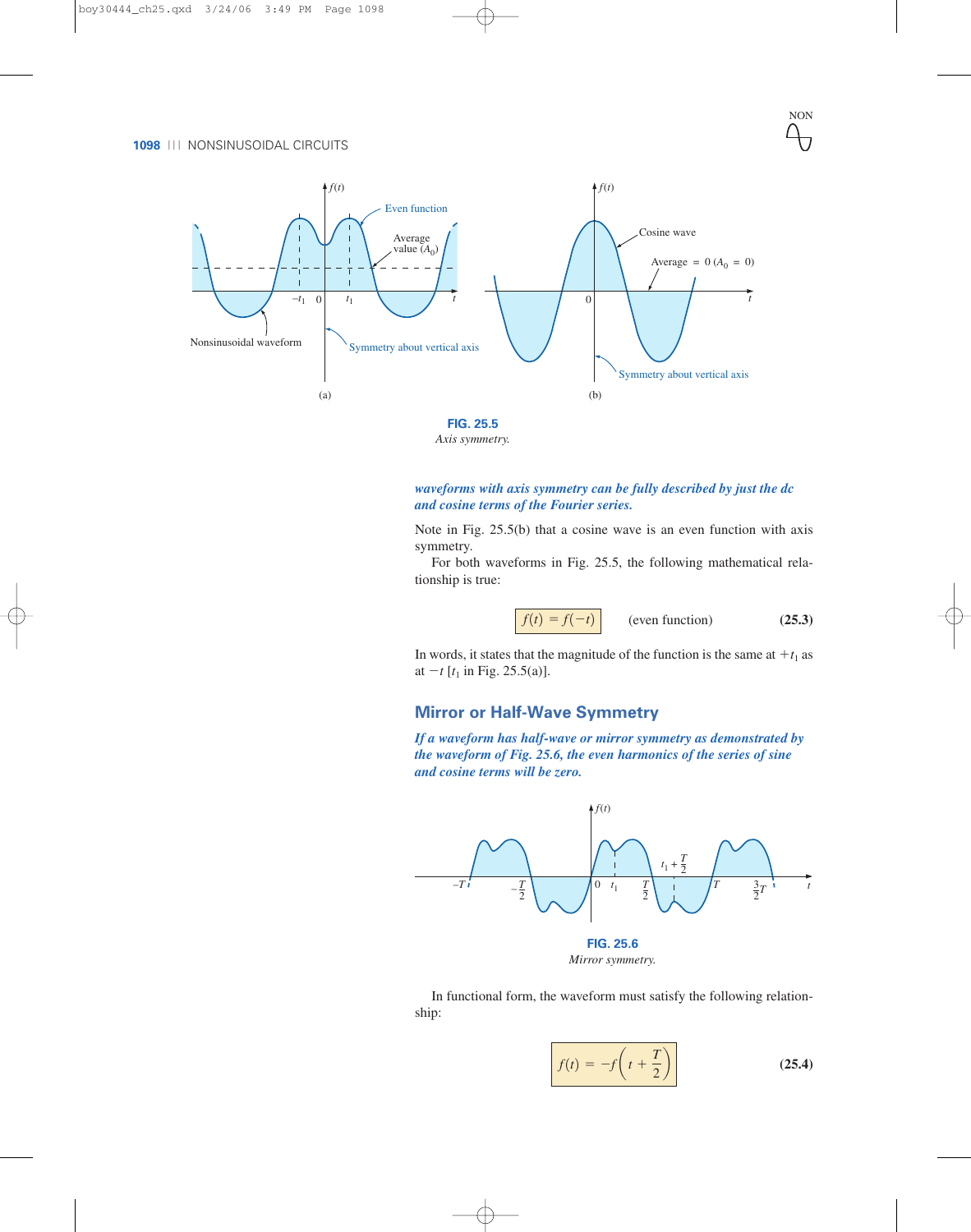Eq. (25.4) states that the waveform encompassed in one time interval *T*/2 will repeat itself in the next *T*/2 time interval, but in the negative sense  $(t_1$  in Fig. 25.6). For example, the waveform in Fig. 25.6 from zero to *T*/2 will repeat itself in the time interval *T/*2 to *T,* but below the horizontal axis.

## **Repetitive on the Half-Cycle**

The repetitive nature of a waveform can determine whether specific harmonics will be present in the Fourier series expansion. In particular,

*if a waveform is repetitive on the half-cycle as demonstrated by the waveform in Fig. 25.7, the odd harmonics of the series of sine and cosine terms are zero.*



*A waveform repetitive on the half-cycle.*

In functional form, the waveform must satisfy the following relationship:

$$
f(t) = f\left(t + \frac{T}{2}\right)
$$
 (25.5)

Eq. (25.5) states that the function repeats itself after each *T/*2 time interval  $(t_1$  in Fig. 25.7). The waveform, however, will also repeat itself after each period *T.* In general, therefore, for a function of this type, if the period *T* of the waveform is chosen to be twice that of the minimum period (*T*/2), the odd harmonics will all be zero.

## **Mathematical Approach**

The constants  $A_0$ ,  $A_1 \rightarrow n$ , and  $B_1 \rightarrow n$  can be determined by using the following integral formulas:

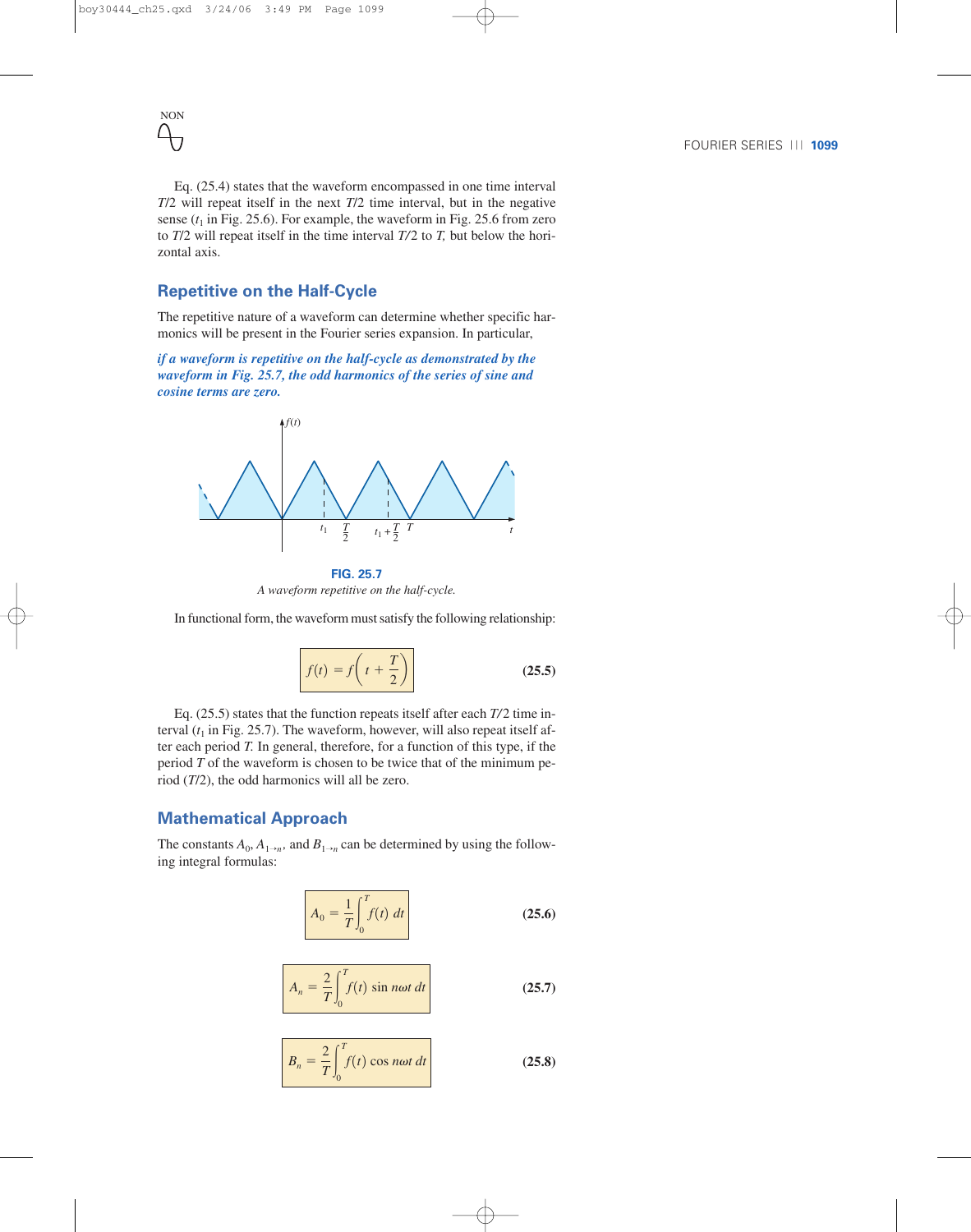

These equations have been presented for recognition purposes only; they are not used in the following analysis.

### **Instrumentation**

Three types of instrumentation are available that reveal the dc, fundamental, and harmonic content of a waveform: *the spectrum analyzer, wave analyzer,* and *Fourier analyzer.* The purpose of such instrumentation is not solely to determine the composition of a particular waveform but also to reveal the level of distortion that may have been introduced by a system. For instance, an amplifier may be increasing the applied signal by a factor of 50, but in the process it may have distorted the waveform in a way that is quite unnoticeable from the oscilloscope display. The amount of distortion appears in the form of harmonics at frequencies that are multiples of the applied frequency. Each of the above instruments reveal which frequencies are having the most impact on the distortion, permitting their removal with properly designed filters.

The spectrum analyzer is shown in Fig. 25.8. It has the appearance of an oscilloscope but rather than display a waveform that is voltage (vertical axis) versus time (horizontal axis), it generates a display scaled off in dB (vertical axis) versus frequency (horizontal axis). Such a display is said to be in the *frequency domain* versus the *time domain* of the standard oscilloscope. The height of the vertical line in the display of Fig. 25.8 reveals the impact of that frequency on the shape of the waveform. Spectrum analyzers are unable to provide the phase angle associated with each component.

**EXAMPLE 25.1** Determine which components of the Fourier series are present in the waveforms in Fig. 25.9.



*Example 25.1.*

## *Solutions:*

a. The waveform has a net area above the horizontal axis and therefore will have **a positive dc term**  $A_0$ **.** 

The waveform has axis symmetry, resulting in **only cosine terms** in the expansion.



**FIG. 25.8** *Spectrum analyzer.* (Courtesy of Hewlett Packard)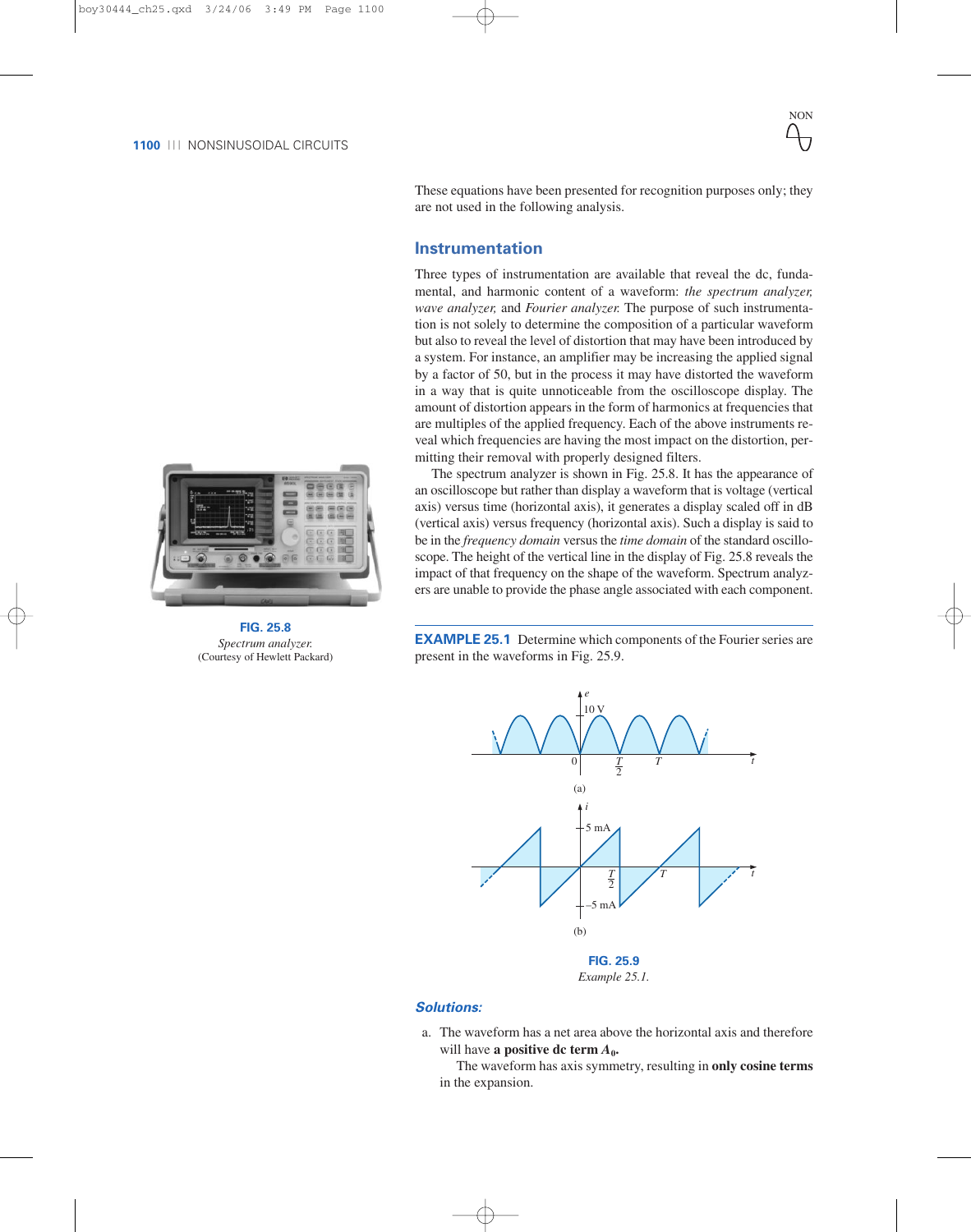The waveform has half-cycle symmetry, resulting in **only even terms** in the cosine series.

b. The waveform has the same area above and below the horizontal axis within each period, resulting in  $A_0 = 0$ .

The waveform has point symmetry, resulting in **only sine terms** in the expansion.

**EXAMPLE 25.2** Write the Fourier series expansion for the waveforms in Fig. 25.10.



**FIG. 25.10** *Example 25.2.*

#### *Solutions:*

NON

a. 
$$
A_0 = 20
$$
  $A_{1\to n} = 0$   $B_{1\to n} = 0$   
\n $v = 20$   
\nb.  $A_0 = 0$   $A_1 = 5 \times 10^{-3}$   $A_{2\to n} = 0$   $B_{1\to n} = 0$   
\n $i = 5 \times 10^{-3} \sin \omega t$   
\nc.  $A_0 = 8$   $A_{1\to n} = 0$   $B_1 = 12$   $B_{2\to n} = 0$   
\n $v = 8 + 12 \cos \omega t$ 

**EXAMPLE 25.3** Sketch the following Fourier series expansion:

 $v = 2 + 1 \cos \alpha + 2 \sin \alpha$ 

#### **Solution:** Note Fig. 25.11.

The solution could be obtained graphically by first plotting all of the functions and then considering a sufficient number of points on the horizontal axis; or phasor algebra could be used as follows:

1 cos α + 2 sin α = 1 V ∠90° + 2 V ∠0° = 
$$
j
$$
 1 V + 2 V  
= 2 V +  $j$  1 V = 2.236 V ∠26.57°  
= 2.236 sin(α + 26.57°)

and  $v = 2 + 2.236 \sin (\alpha + 26.57^{\circ})$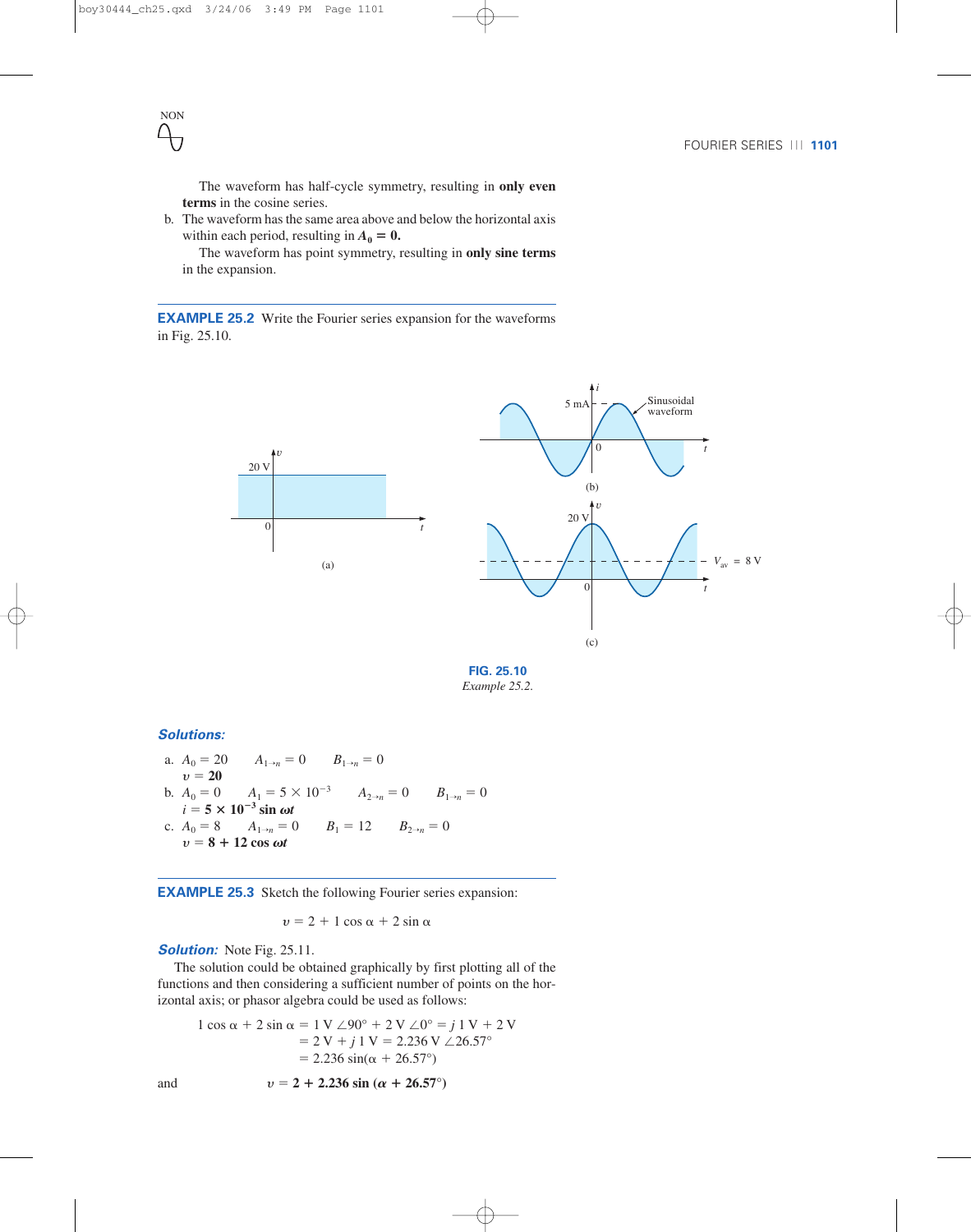



which is simply the sine wave portion riding on a dc level of 2 V. That is, its positive maximum is  $2V + 2.236V = 4.236V$ , and its minimum is  $2 V - 2.236 V = -0.236 V$ .

**EXAMPLE 25.4** Sketch the following Fourier series expansion:

 $i = 1 \sin \omega t + 1 \sin 2\omega t$ 

**Solution:** See Fig. 25.12. Note that in this case the sum of the two sinusoidal waveforms of different frequencies is *not* a sine wave. Recall that complex algebra can be applied only to waveforms having the *same* frequency. In this case, the solution is obtained graphically point by point, as shown for  $t = t_1$ .



As an additional example in the use of the Fourier series approach, consider the square wave shown in Fig. 25.13. The average value is zero, so  $A_0 = 0$ . It is an odd function, so all the constants  $B_{1\rightarrow n}$  equal zero; only sine terms are present in the series expansion. Since the waveform satisfies the criteria for  $f(t) = -f(t + T/2)$ , the even harmonics are also zero.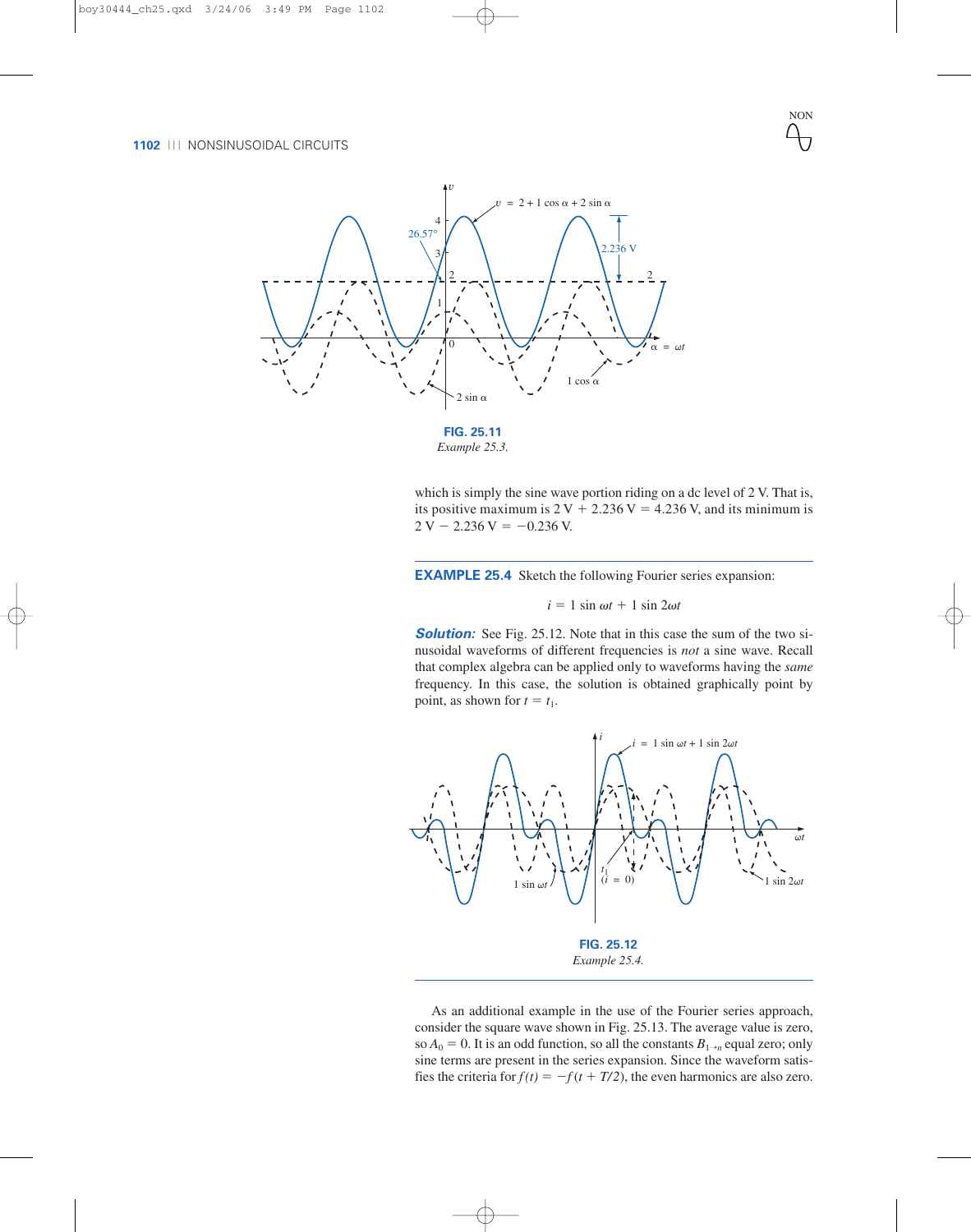

The expression obtained after evaluating the various coefficients using Eq. (25.8) is

$$
v = \frac{4}{\pi} V_m \left( \sin \omega t + \frac{1}{3} \sin 3\omega t + \frac{1}{5} \sin 5\omega t + \frac{1}{7} \sin 7\omega t + \cdots + \frac{1}{n} \sin n\omega t \right)
$$
 (25.9)

Note that the fundamental does indeed have the same frequency as that of the square wave. If we add the fundamental and third harmonics, we obtain the results shown in Fig. 25.14.

Even with only the first two terms, a few characteristics of the square wave are beginning to appear. If we add the next two terms (Fig. 25.15), the width of the pulse increases, and the number of peaks increases.

As we continue to add terms, the series better approximate the square wave. Note, however, that the amplitude of each succeeding term diminishes to the point at which it is negligible compared with those of the first few terms. A good approximation is to assume that the waveform is composed of the harmonics up to and including the ninth. Any higher



**FIG. 25.14** *Fundamental plus third harmonic.*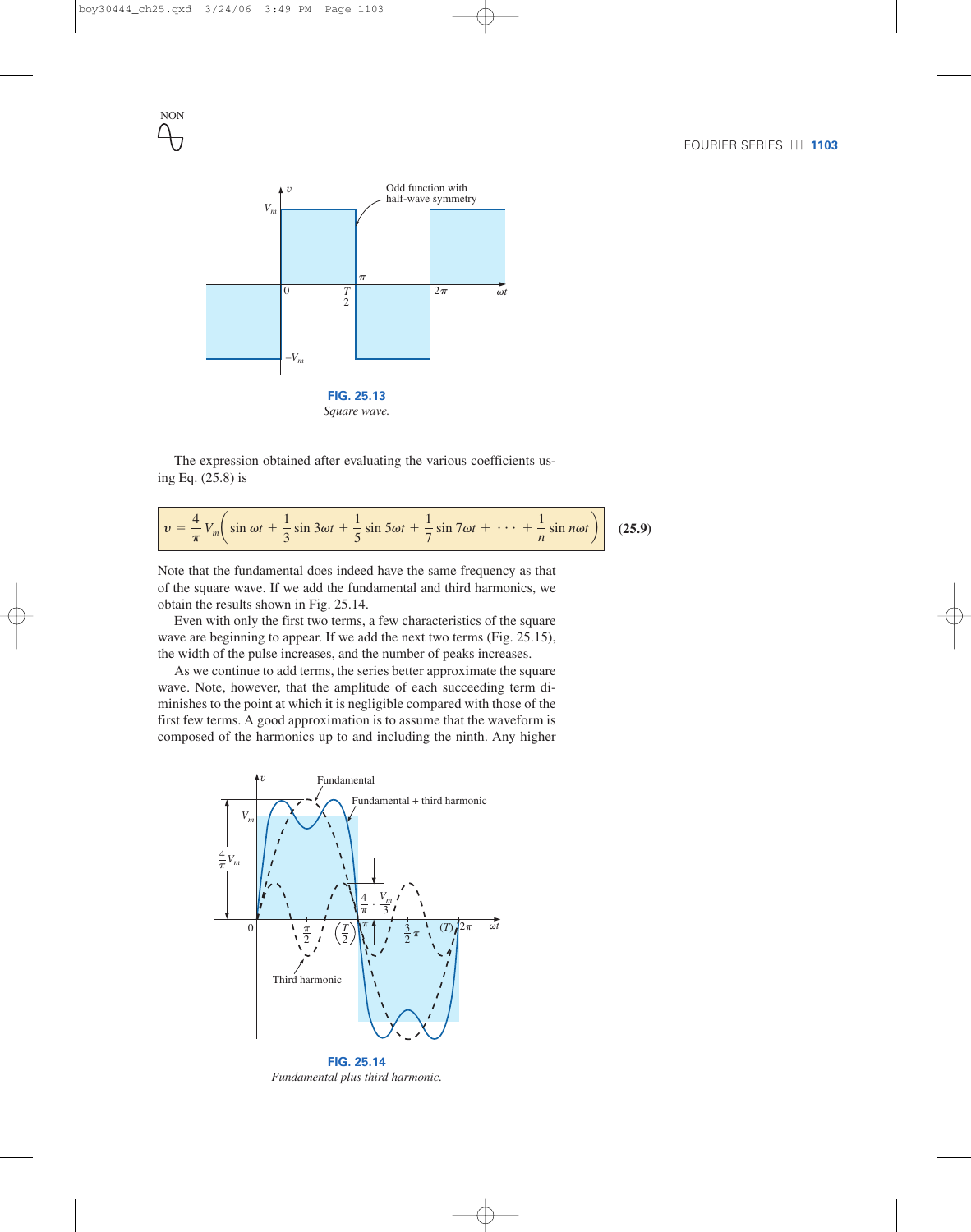

**FIG. 25.15** *Fundamental plus third, fifth, and seventh harmonics.*

harmonics would be less than one-tenth the fundamental. If the waveform just described were shifted above or below the horizontal axis, the Fourier series would be altered only by a change in the dc term. Fig. 25.16(c), for example, is the sum of Fig. 25.16(a) and (b). The Fourier series for the complete waveform is, therefore,



#### **FIG. 25.16**

*Shifting a waveform vertically with the addition of a dc term.*

The equation for the half-wave rectified pulsating waveform in Fig. 25.17(b) is

 $v_2 = 0.318V_m + 0.500V_m \sin \alpha - 0.212V_m \cos 2\alpha - 0.0424V_m \cos 4\alpha - \cdots$  (25.10)

The waveform in Fig. 25.17(c) is the sum of the two in Fig. 25.17(a) and (b). The Fourier series for the waveform in Fig. 25.17(c) is, therefore,

$$
v_T = v_1 + v_2 = -\frac{V_m}{2} + \text{Eq. (25.10)}
$$
  
= -0.500V<sub>m</sub> + 0.318V<sub>m</sub> + 0.500V<sub>m</sub> sin  $\alpha$  - 0.212V<sub>m</sub> cos 2 $\alpha$  - 0.0424V<sub>m</sub> cos 4 $\alpha$  + ...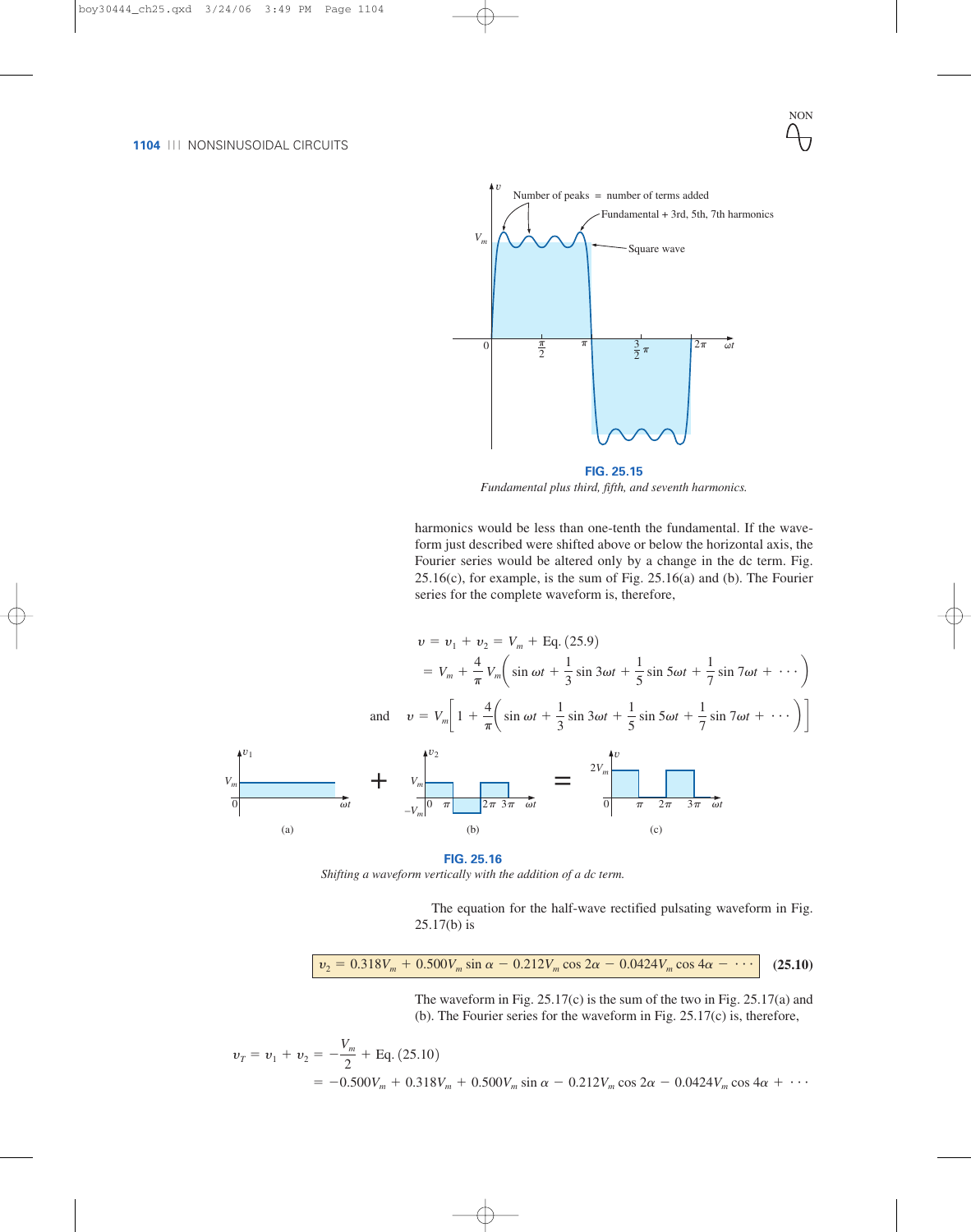

**FIG. 25.17**

*Lowering a waveform with the addition of a negative dc component.*

and  $v_T = -0.182V_m + 0.5V_m \sin \alpha - 0.212V_m \cos 2\alpha - 0.0424V_m \cos 4\alpha + \cdots$ 

If either waveform were shifted to the right or left, the phase shift would be subtracted from or added to, respectively, the sine and cosine terms. The dc term would not change with a shift to the right or left.

If the half-wave rectified signal is shifted 90° to the left, as in Fig. 25.18, the Fourier series becomes



**FIG. 25.18** *Changing the phase angle of a waveform.*

$$
v = 0.318V_m + 0.500V_m \underbrace{\sin(\alpha + 90^\circ)}_{\cos \alpha} - 0.212V_m \cos 2(\alpha + 90^\circ) - 0.0424V_m \cos 4(\alpha + 90^\circ) + \cdots
$$
  
= 0.318V\_m + 0.500V\_m \cos \alpha - 0.212V\_m \cos(2\alpha + 180^\circ) - 0.0424V\_m \cos(4\alpha + 360^\circ) + \cdots

and  $v = 0.318V_m + 0.500V_m \cos \alpha + 0.212V_m \cos 2\alpha - 0.0424V_m \cos 4\alpha + \cdots$ 

## **25.3 CIRCUIT RESPONSE TO A NONSINUSOIDAL INPUT**

The Fourier series representation of a nonsinusoidal input can be applied to a linear network using the principle of superposition. Recall that this theorem allowed us to consider the effects of each source of a circuit independently. If we replace the nonsinusoidal input with the terms of the Fourier series deemed necessary for practical considerations, we can use superposition to find the response of the network to each term (Fig. 25.19).

The total response of the system is then the algebraic sum of the values obtained for each term. The major change between using this theorem for nonsinusoidal circuits and using it for the circuits previously described is that the frequency will be different for each term in the nonsinusoidal application. Therefore, the reactances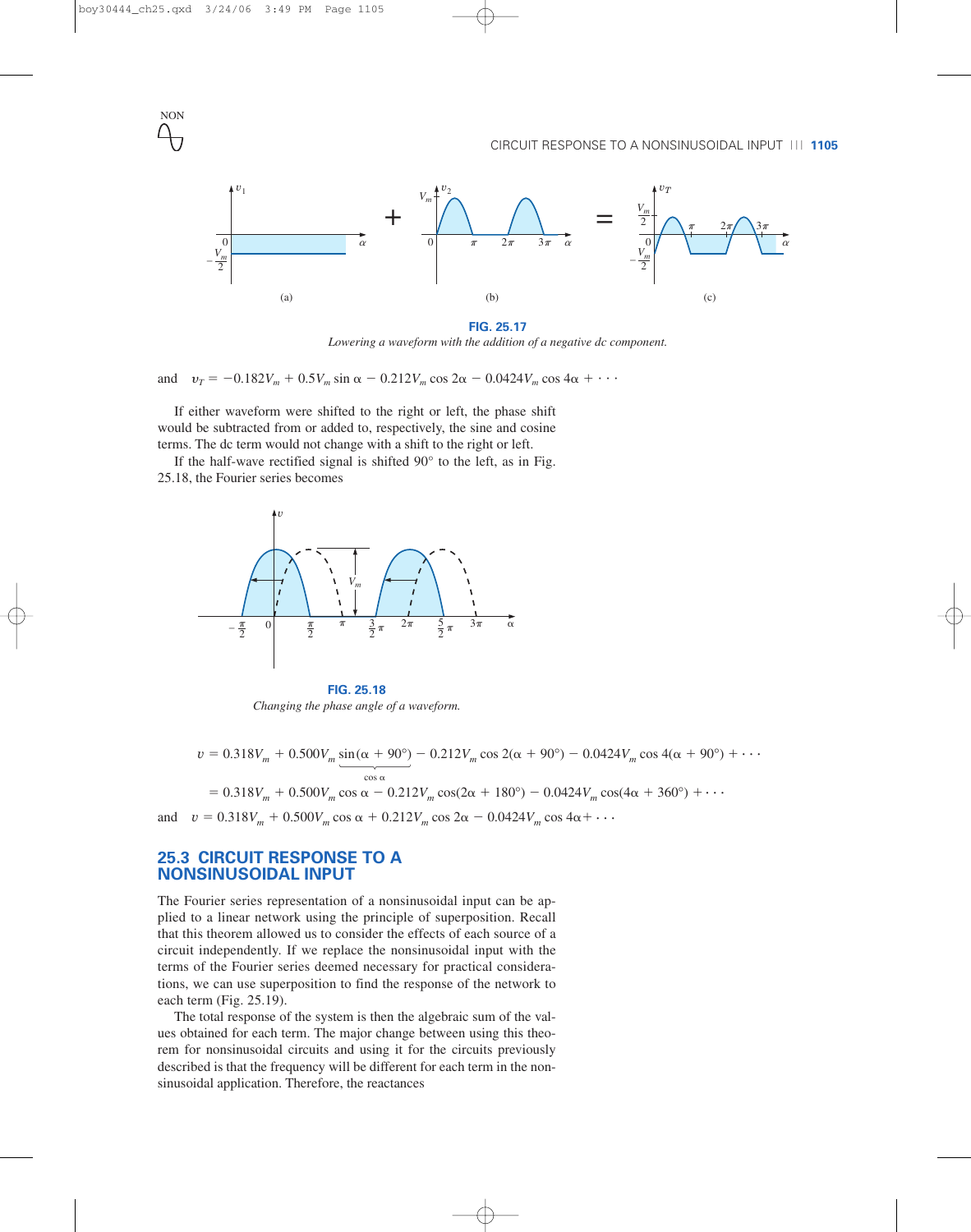

#### **FIG. 25.19**

*Setting up the application of a Fourier series of terms to a linear network.*

$$
X_L = 2\pi fL \quad \text{and} \quad X_C = \frac{1}{2\pi fC}
$$

will change for each term of the input voltage or current.

In Chapter 13, we found that the rms value of any waveform was given by

$$
\sqrt{\frac{1}{T} \int_0^T f^2(t) \, dt}
$$

If we apply this equation to the following Fourier series:

$$
v(\alpha) = V_0 + V_{m_1} \sin \alpha + \cdots + V_{m_n} \sin n\alpha + V'_{m_1} \cos \alpha + \cdots + V'_{m_n} \cos n\alpha
$$
  
then

$$
V_{\text{rms}} = \sqrt{V_0^2 + \frac{V_{m_1}^2 + \dots + V_{m_n}^2 + V_{m_1}^2 + \dots + V_{m_n}^2}{2}}
$$
 (25.11)

However, since

$$
\frac{V_{m_1}^2}{2} = \left(\frac{V_{m_1}}{\sqrt{2}}\right) \left(\frac{V_{m_1}}{\sqrt{2}}\right) = (V_{1_{\text{rms}}})(V_{1_{\text{rms}}}) = V_{1_{\text{rms}}}^2
$$

then

$$
V_{\text{rms}} = \sqrt{V_0^2 + V_{1_{\text{rms}}}^2 + \cdots + V_{n_{\text{rms}}}^2 + V_{1_{\text{rms}}}^2 + \cdots + V_{n_{\text{rms}}}^2}
$$
 (25.12)

Similarly, for

 $i(\alpha) = I_0 + I_{m_1} \sin \alpha + \cdots + I_{m_n} \sin n\alpha + I'_{m_1} \cos \alpha + \cdots + I'_{m_n} \cos n\alpha$ we have

$$
I_{\text{rms}} = \sqrt{I_0^2 + \frac{I_{m_1}^2 + \cdots + I_{m_n}^2 + I_{m_1}^2 + \cdots + I_{m_n}^2}{2}}
$$
 (25.13)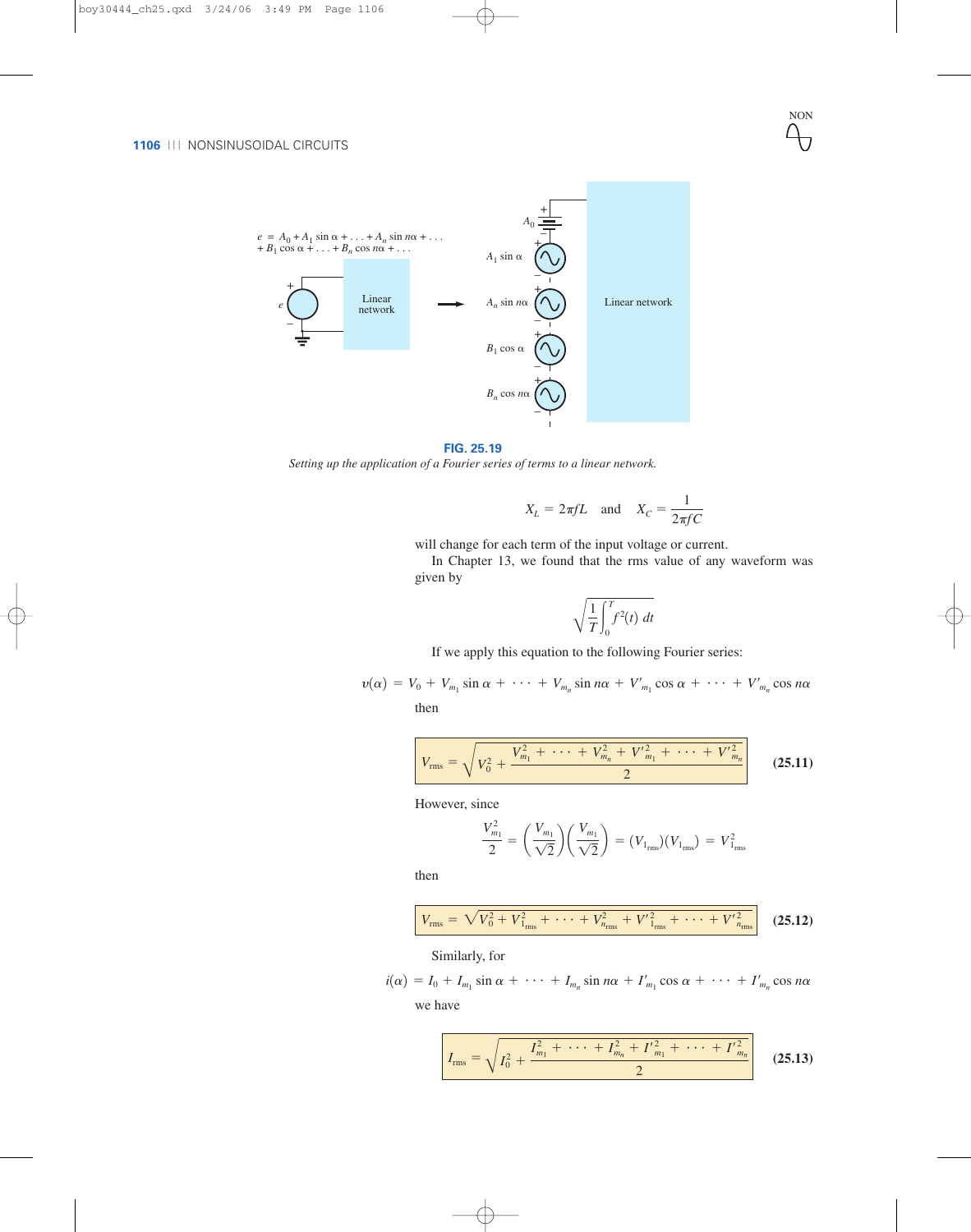$$
\bigoplus_{i=1}^{NON}
$$

and

$$
I_{\rm rms} = \sqrt{I_0^2 + I_{\rm 1_{rms}}^2 + \cdots + I_{n_{\rm rms}}^2 + I_{\rm 1_{rms}}^2 + \cdots + I_{n_{\rm rms}}^2}
$$
 (25.14)

The total power delivered is the sum of that delivered by the corresponding terms of the voltage and current. In the following equations, all voltages and currents are rms values:

$$
P_T = V_0 I_0 + V_1 I_1 \cos \theta_1 + \dots + V_n I_n \cos \theta_n + \dots
$$
 (25.15)  

$$
P_T = I_0^2 R + I_1^2 R + \dots + I_n^2 R + \dots
$$
 (25.16)

or  $P_T = I_{\text{rms}}^2 R$  (25.17)

with  $I_{\text{rms}}$  as defined by Eq. (25.13), and, similarly,

$$
P_T = \frac{V_{\text{rms}}^2}{R}
$$
 (25.18)

with  $V_{\text{rms}}$  as defined by Eq. (25.11).

#### **EXAMPLE 25.5**

- a. Sketch the input resulting from the combination of sources in Fig. 25.20.
- b. Determine the rms value of the input in Fig. 25.20.

#### *Solutions:*

- a. Note Fig. 25.21.
- b. Eq. (25.12):

$$
V_{\text{rms}} = \sqrt{V_0^2 + \frac{V_m^2}{2}}
$$
  
=  $\sqrt{(4 \text{ V})^2 + \frac{(6 \text{ V})^2}{2}} = \sqrt{16 + \frac{36}{2} \text{ V}} = \sqrt{34} \text{ V}$   
= **5.831 V**

It is particularly interesting to note from Example 25.5 that the rms value of a waveform having both dc and ac components is not simply the sum of the effective values of each. In other words, there is a temptation in the absence of Eq. (25.12) to state that  $V_{\text{rms}} = 4 \text{ V} + 0.707 \text{ (6 V)} = 8.242 \text{ V}$ , which is incorrect and, in fact, exceeds the correct level by some 41%.

#### **Instrumentation**

It is important to realize that not every DMM will read the rms value of nonsinusoidal waveforms such as the one appearing in Fig. 25.21. Many are designed to read the rms value of sinusoidal waveforms only. It is



**FIG. 25.20** *Example 25.5.*



**FIG. 25.21** *Wave pattern generated by the source in Fig. 25.20.*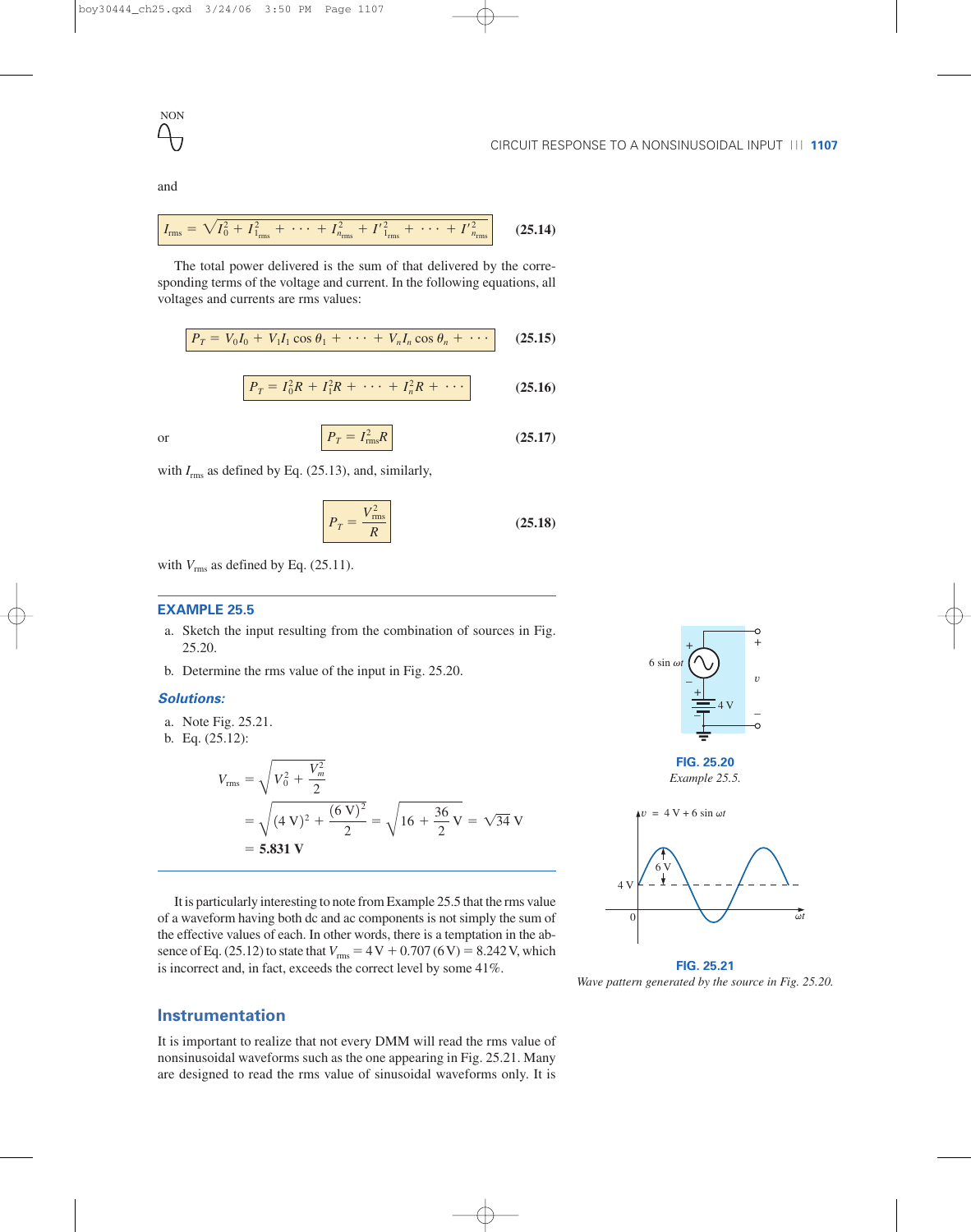important to read the manual provided with the meter to see if it is a *true rms* meter that can read the rms value of any waveform.

We learned in Chapter 13 that the rms value of a square wave is the peak value of the waveform. Let us test this result using the Fourier expansion and Eq. (25.11).

**EXAMPLE 25.6** Determine the rms value of the square wave of Fig. 25.13 with  $V_m = 20$  V using the first six terms of the Fourier expansion, and compare the result to the actual rms value of 20 V.

#### *Solution:*

$$
v = \frac{4}{\pi} (20 \text{ V}) \sin \omega t + \frac{4}{\pi} \left(\frac{1}{3}\right) (20 \text{ V}) \sin 3\omega t + \frac{4}{\pi} \left(\frac{1}{5}\right) (20 \text{ V}) \sin 5\omega t + \frac{4}{\pi} \left(\frac{1}{7}\right) (20 \text{ V}) \sin 7\omega t + \frac{4}{\pi} \left(\frac{1}{9}\right) (20 \text{ V}) \sin 9\omega t + \frac{4}{\pi} \left(\frac{1}{11}\right) (20 \text{ V}) \sin 11\omega t
$$

 $v = 25.465 \sin \omega t + 8.488 \sin 3\omega t + 5.093 \sin 5\omega t + 3.638 \sin 7\omega t + 2.829 \sin 9\omega t + 2.315 \sin 11\omega t$ 

Eq. 
$$
(25.11)
$$
:

$$
V_{\text{rms}} = \sqrt{V_0^2 + \frac{V_{m_1}^2 + V_{m_2}^2 + V_{m_3}^2 + V_{m_4}^2 + V_{m_5}^2 + V_{m_6}^2}{2}}
$$
  
=  $\sqrt{(0 \text{ V})^2 + \frac{(25.465 \text{ V})^2 + (8.488 \text{ V})^2 + (5.093 \text{ V})^2 + (3.638 \text{ V})^2 + (2.829 \text{ V})^2 + (2.315 \text{ V})^2}{2}}$   
= **19.66 V**

The solution differs less than 0.4 V from the correct answer of 20 V. However, each additional term in the Fourier series brings the result closer to the 20 V level. An infinite number results in an exact solution of 20 V.

**EXAMPLE 25.7** The input to the circuit in Fig. 25.22 is the following:

$$
e=12+10\sin 2t
$$

- a. Find the current *i* and the voltages  $v_R$  and  $v_C$ .
- b. Find the rms values of *i*,  $v_R$ , and  $v_C$ .
- c. Find the power delivered to the circuit.

#### *Solutions:*

a. Redraw the original circuit as shown in Fig. 25.23. Then apply superposition:



#### **FIG. 25.23**

*Circuit in Fig. 25.22 with the components of the Fourier series input.*

1. *For the 12 V dc supply portion of the input, I* = 0 since the capacitor is an open circuit to dc when  $v_c$  has reached its final (steady-state) value. Therefore,

$$
V_R = IR = 0 \text{ V} \quad \text{and} \quad V_C = 12 \text{ V}
$$



**FIG. 25.22** *Example 25.7.*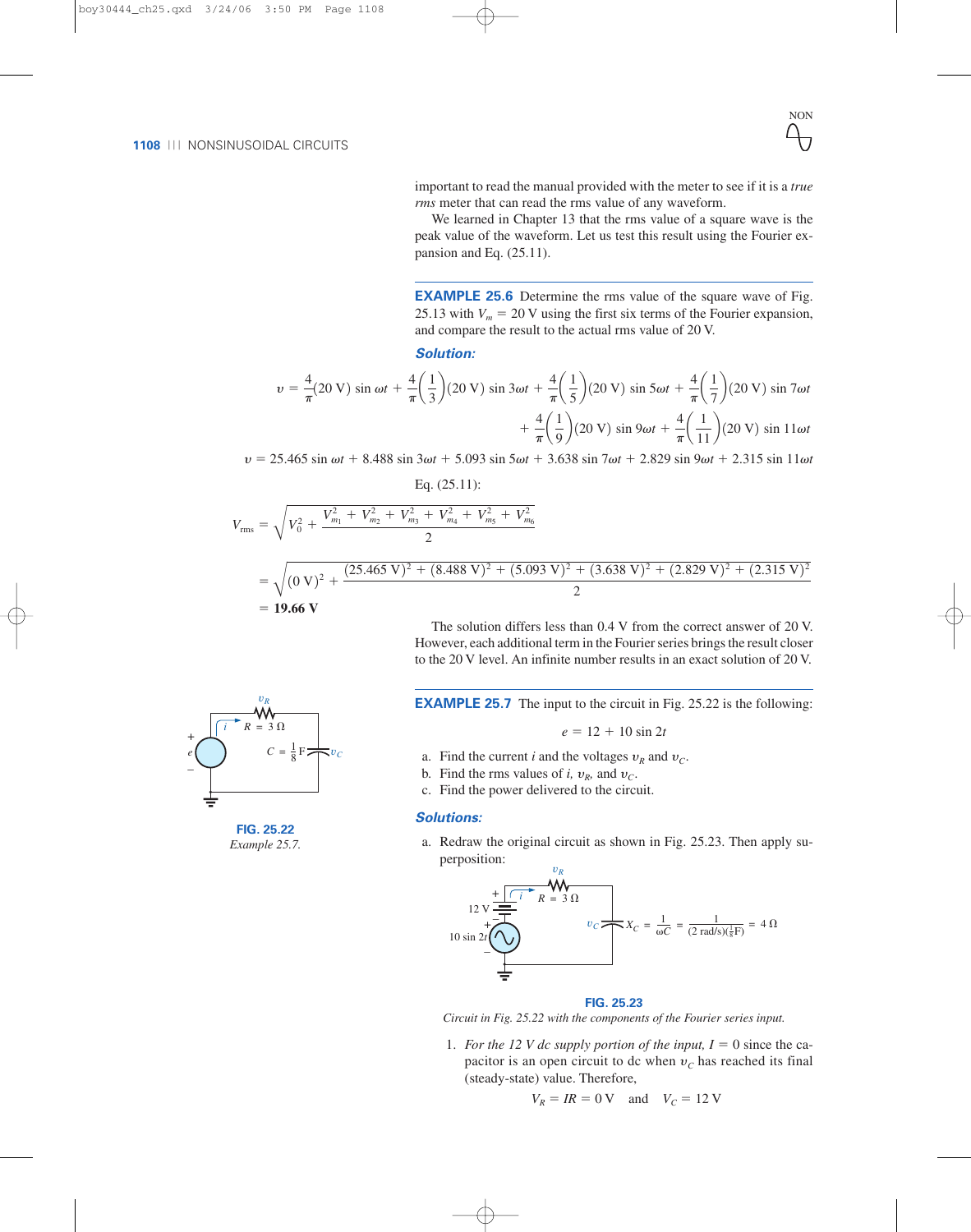2. *For the ac supply,*

$$
\mathbf{Z} = 3 \Omega - j \cdot 4 \Omega = 5 \Omega \angle -53.13^{\circ}
$$

 $\overline{10}$ 

and 
$$
\mathbf{I} = \frac{\mathbf{E}}{\mathbf{Z}} = \frac{\frac{10}{\sqrt{2}}V \angle 0^{\circ}}{5 \Omega \angle -53.13^{\circ}} = \frac{2}{\sqrt{2}} A \angle +53.13^{\circ}
$$
  

$$
\mathbf{V}_R = (I \angle \theta)(R \angle 0^{\circ}) = \left(\frac{2}{\sqrt{2}} A \angle +53.13^{\circ}\right)(3 \Omega \angle 0^{\circ})
$$

$$
= \frac{6}{\sqrt{2}} V \angle +53.13^{\circ}
$$

and

$$
\mathbf{V}_C = (I \angle \theta)(X_C \angle -90^\circ) = \left(\frac{2}{\sqrt{2}} A \angle +53.13^\circ\right) (4 \Omega \angle -90^\circ)
$$

$$
= \frac{8}{\sqrt{2}} \mathbf{V} \angle -36.87^\circ
$$

In the time domain,

$$
i = 0 + 2\sin(2t + 53.13^{\circ})
$$

Note that even though the dc term was present in the expression for the input voltage, the dc term for the current in this circuit is zero:

and  $v_C$ 

$$
v_R = 0 + 6\sin(2t + 53.13^\circ)
$$
  

$$
v_C = 12 + 8\sin(2t - 36.87^\circ)
$$

b. Eq. (25.14): 
$$
I_{\text{rms}} = \sqrt{(0)^2 + \frac{(2 \text{ A})^2}{2}} = \sqrt{2} \text{ A} = 1.414 \text{ A}
$$
  
Eq. (25.12):  $V_{R_{\text{rms}}} = \sqrt{(0)^2 + \frac{(6 \text{ V})^2}{2}} = \sqrt{18} \text{ V} = 4.243 \text{ V}$ 

Eq. (25.12): 
$$
V_{C_{\text{rms}}} = \sqrt{(12 \text{ V})^2 + \frac{(8 \text{ V})^2}{2}} = \sqrt{176} \text{ V} = 13.267 \text{ V}
$$
  
c.  $P = I_{\text{rms}}^2 R = \left(\frac{2}{\sqrt{2}} \text{ A}\right)^2 (3 \Omega) = 6 \text{ W}$ 

**EXAMPLE 25.8** Find the response of the circuit in Fig. 25.24 to the input shown.

$$
e = 0.318E_m + 0.500E_m \sin \omega t - 0.212E_m \cos 2\omega t - 0.0424E_m \cos 4\omega t + ...
$$

**Solution:** For discussion purposes, only the first three terms are used to represent *e.* Converting the cosine terms to sine terms and substituting for *Em* gives us

$$
e = 63.60 + 100.0 \sin \omega t - 42.40 \sin(2\omega t + 90^\circ)
$$

Using phasor notation, the original circuit becomes like the one shown in Fig. 25.25.

**Applying Superposition** *For the dc term*  $(E_0 = 63.6 \text{ V})$ :

$$
X_L = 0 \quad \text{(short for dc)}
$$
  

$$
\mathbf{Z}_T = R \angle 0^\circ = 6 \Omega \angle 0^\circ
$$



**FIG. 25.24** *Example 25.8.*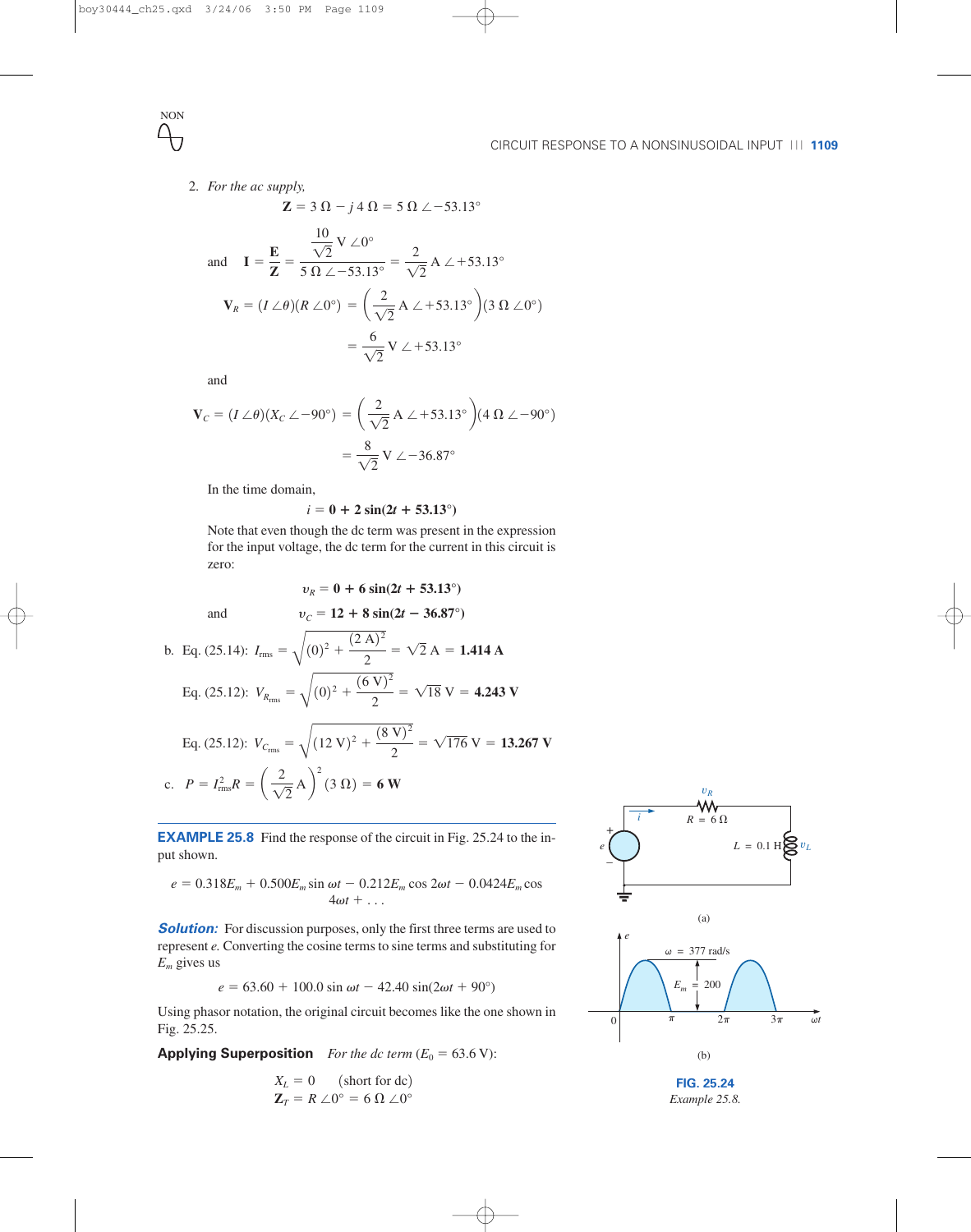

#### **FIG. 25.25**

*Circuit in Fig. 25.24 with the components of the Fourier series input.*

$$
I_0 = \frac{E_0}{R} = \frac{63.6 \text{ V}}{6 \Omega} = 10.60 \text{ A}
$$
  

$$
V_{R_0} = I_0 R = E_0 = 63.60 \text{ V}
$$
  

$$
V_{L_0} = 0
$$

The average power is

$$
P_0 = I_0^2 R = (10.60 \text{ A})^2 (6 \Omega) = 674.2 \text{ W}
$$

*For the fundamental term* ( $\mathbf{E}_1 = 70.71$  V  $\angle 0^{\circ}$ ,  $\omega = 377$ ):

$$
X_{L_1} = \omega L = (377 \text{ rad/s})(0.1 \text{ H}) = 37.7 \Omega
$$
  
\n
$$
\mathbf{Z}_{T_1} = 6 \Omega + j 37.7 \Omega = 38.17 \Omega \angle 80.96^{\circ}
$$
  
\n
$$
\mathbf{I}_1 = \frac{\mathbf{E}_1}{\mathbf{Z}_{T_1}} = \frac{70.71 \text{ V} \angle 0^{\circ}}{38.17 \Omega \angle 80.96^{\circ}} = 1.85 \text{ A } \angle -80.96^{\circ}
$$
  
\n
$$
\mathbf{V}_{R_1} = (I_1 \angle \theta)(R \angle 0^{\circ}) = (1.85 \text{ A } \angle -80.96^{\circ})(6 \Omega \angle 0^{\circ})
$$
  
\n
$$
= 11.10 \text{ V } \angle -80.96^{\circ}
$$
  
\n
$$
\mathbf{V}_{L_1} = (I_1 \angle \theta)(X_{L_1} \angle 90^{\circ}) = (1.85 \text{ A } \angle -80.96^{\circ})(37.7 \Omega \angle 90^{\circ})
$$
  
\n
$$
= 69.75 \text{ V } \angle 9.04^{\circ}
$$

The average power is

$$
P_1 = I_1^2 R = (1.85 \text{ A})^2 (6 \Omega) = 20.54 \text{ W}
$$

*For the second harmonic* ( $\mathbf{E}_2 = 29.98 \text{ V } \angle -90^\circ$ ,  $\omega = 754$ ): The phase angle of  $\mathbf{E}_2$  was changed to  $-90^\circ$  to give it the same polarity as the input voltages  $\mathbf{E}_0$  and  $\mathbf{E}_1$ .

$$
X_{L_2} = \omega L = (754 \text{ rad/s})(0.1 \text{ H}) = 75.4 \Omega
$$
  
\n
$$
\mathbf{Z}_{T_2} = 6 \Omega + j 75.4 \Omega = 75.64 \Omega \angle 85.45^{\circ}
$$
  
\n
$$
\mathbf{I}_2 = \frac{\mathbf{E}_2}{\mathbf{Z}_{T_2}} = \frac{29.98 \text{ V } \angle -90^{\circ}}{75.64 \Omega \angle 85.45^{\circ}} = 0.396 \text{ A } \angle -174.45^{\circ}
$$
  
\n
$$
\mathbf{V}_{R_2} = (I_2 \angle \theta)(R \angle 0^{\circ}) = (0.396 \text{ A } \angle -174.45^{\circ})(6 \Omega \angle 0^{\circ})
$$
  
\n
$$
= 2.38 \text{ V } \angle -174.45^{\circ}
$$
  
\n
$$
\mathbf{V}_{L_2} = (I_2 \angle \theta)(X_{L_2} \angle 90^{\circ}) = (0.396 \text{ A } \angle -174.45^{\circ})(75.4 \Omega \angle 90^{\circ})
$$
  
\n
$$
= 29.9 \text{ V } \angle -84.45^{\circ}
$$

The average power is

$$
P_2 = I_2^2 R = (0.396 \text{ A})^2 (6 \Omega) = 0.941 \text{ W}
$$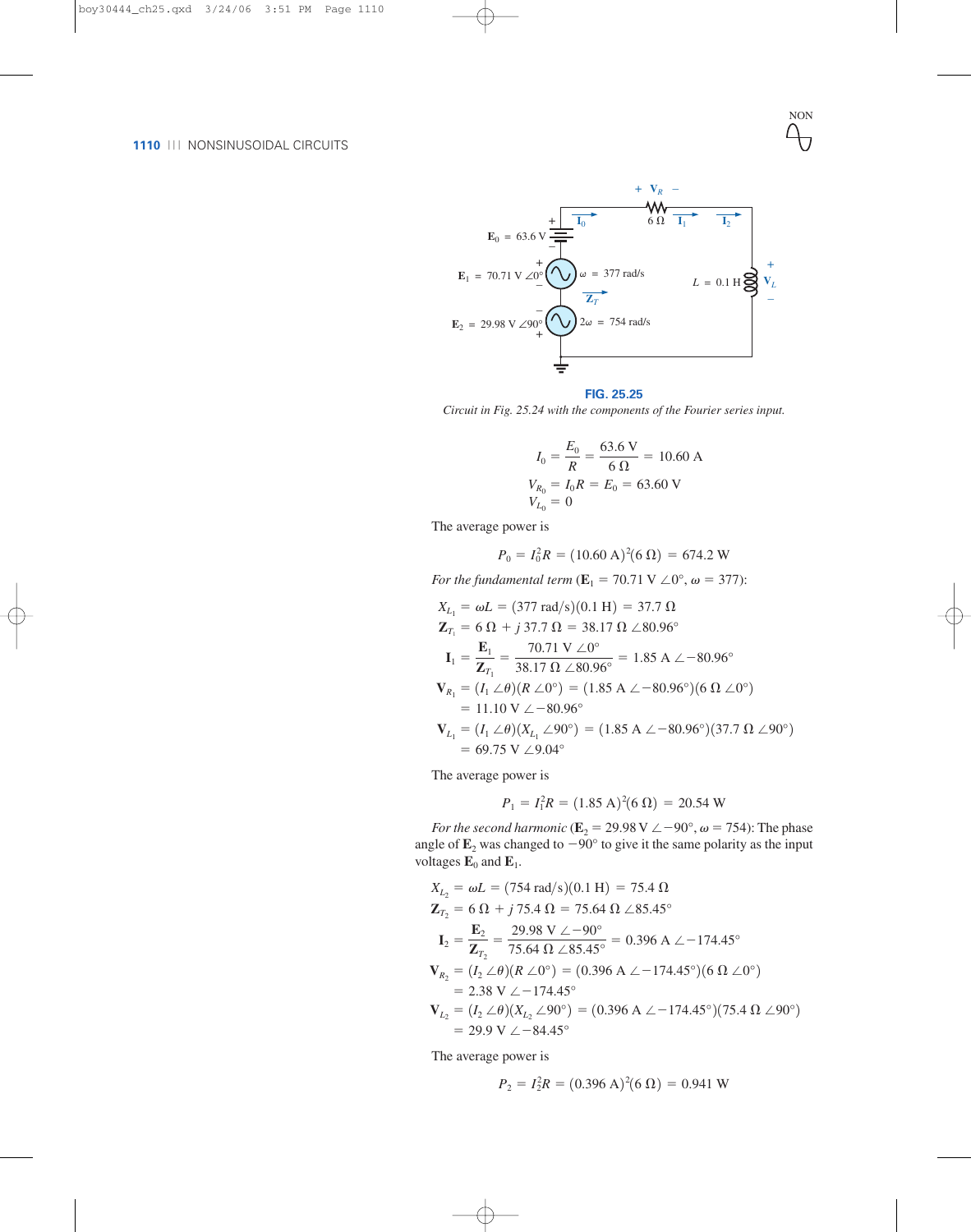The Fourier series expansion for *i* is

$$
i = 10.6 + \sqrt{2}(1.85) \sin(377t - 80.96^\circ) + \sqrt{2}(0.396) \sin(754t - 174.45^\circ)
$$
  
and

$$
I_{\text{rms}} = \sqrt{(10.6 \text{ A})^2 + (1.85 \text{ A})^2 + (0.396 \text{ A})^2} = 10.77 \text{ A}
$$

The Fourier series expansion for  $v_R$  is

 $v_R = 63.6 + \sqrt{2}(11.10) \sin(377t - 80.96^\circ) + \sqrt{2}(2.38) \sin(754t - 174.45^\circ)$ and

$$
V_{R_{\text{rms}}} = \sqrt{(63.6 \text{ V})^2 + (11.10 \text{ V})^2 + (2.38 \text{ V})^2} = 64.61 \text{ V}
$$

The Fourier series expansion for  $v_L$  is

$$
v_L = \sqrt{2}(69.75) \sin(377t + 9.04^{\circ}) + \sqrt{2}(29.93) \sin(754t - 84.45^{\circ})
$$

and

$$
V_{L_{\rm rms}} = \sqrt{(69.75 \text{ V})^2 + (29.93 \text{ V})^2} = 75.90 \text{ V}
$$

The total average power is

$$
P_T = I_{\text{rms}}^2 R = (10.77 \text{ A})^2 (6 \Omega) = 695.96 \text{ W} = P_0 + P_1 + P_2
$$

## **25.4 ADDITION AND SUBTRACTION OF NONSINUSOIDAL WAVEFORMS**

The Fourier series expression for the waveform resulting from the addition or subtraction of two nonsinusoidal waveforms can be found using phasor algebra if the terms having the same frequency are considered separately.

For example, the sum of the following two nonsinusoidal waveforms is found using this method:

$$
v_1 = 30 + 20 \sin 20t + \cdots + 5 \sin(60t + 30^{\circ})
$$
  

$$
v_2 = 60 + 30 \sin 20t + 20 \sin 40t + 10 \cos 60t
$$

1. dc terms:

$$
V_{T_0} = 30 \text{ V} + 60 \text{ V} = 90 \text{ V}
$$

2.  $\omega = 20$ :

 $V_{T_{1(\text{max})}}$  = 30 V + 20 V = 50 V

and

$$
v_{T_1}=50\sin 20t
$$

$$
3. \ \omega = 40:
$$

$$
v_{T_2}=20\sin 40t
$$

4. 
$$
\omega = 60
$$
:

 $5 \sin(60t + 30^{\circ}) = (0.707)(5) \text{ V } \angle 30^{\circ} = 3.54 \text{ V } \angle 30^{\circ}$  $10 \cos 60t = 10 \sin(60t + 90^{\circ}) \Rightarrow (0.707)(10) \text{ V } \angle 90^{\circ}$  $= 7.07$  V  $\angle 90^{\circ}$ 

$$
\mathbf{V}_{T_3} = 3.54 \text{ V } \angle 30^\circ + 7.07 \text{ V } \angle 90^\circ
$$
  
= 3.07 \text{ V } + j 1.77 \text{ V } + j 7.07 \text{ V } = 3.07 \text{ V } + j 8.84 \text{ V}  

$$
\mathbf{V}_{T_3} = 9.36 \text{ V } \angle 70.85^\circ
$$
  
and 
$$
v_{T_3} = 13.24 \sin(60t + 70.85^\circ)
$$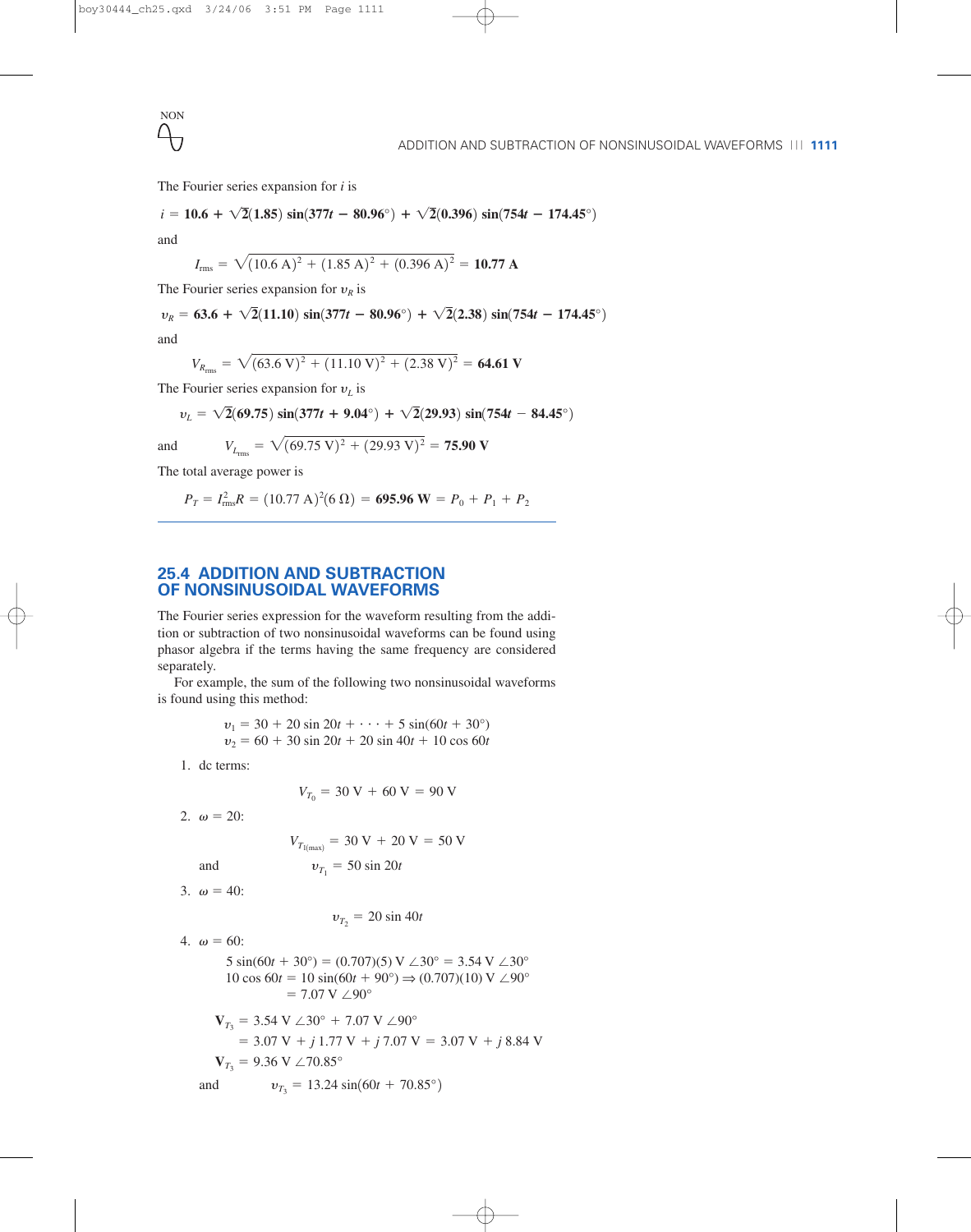with

 $v_T = v_1 + v_2 = 90 + 50 \sin 20t + 20 \sin 40t + 13.24 \sin(60t + 70.85^\circ)$ 

## **25.5 COMPUTER ANALYSIS**

## **PSpice**

**Fourier Series** The computer analysis begins with a verification of the waveform in Fig. 25.15, demonstrating that only four terms of a Fourier series can generate a waveform that has a number of characteristics of a square wave. The square wave has a peak value of 10 V at a frequency of 1 kHz, resulting in the following Fourier series using Eq. (25.9) (and recognizing that  $\omega = 2\pi f = 6283.19$  rad/s):

$$
v = \frac{4}{\pi} (10 \text{ V}) \left( \sin \omega t + \frac{1}{3} \sin 3\omega t + \frac{1}{5} \sin 5\omega t + \frac{1}{7} \sin 7\omega t \right)
$$
  
= 12.732 sin \omega t + 4.244 sin 3\omega t + 2.546 sin 5\omega t + 1.819 sin 7\omega t

Each term of the Fourier series is treated as an independent ac source as shown in Fig. 25.26 with its peak value and applicable frequency. The sum of the source voltages appears across the resistor *R* and generates the waveform in Fig. 25.27.



#### **FIG. 25.26**

*Using PSpice to apply four terms of the Fourier expansion of a 10 V square wave to a load resistor of 1 kΩ.*

Each source used **VSIN,** and since we want to display the result against time, choose **Time Domain(Transient)** in the **Simulation Settings.** For each source, select the **Property Editor** dialog box. Set **AC, FREQ, PHASE, VAMPL,** and **VOFF** (at 0 V). (Due to limited space, only **VAMPL, FREQ,** and **PHASE** are displayed in Fig. 25.26.) Under **Display,** set all of the remaining quantities on **Do Not Display.**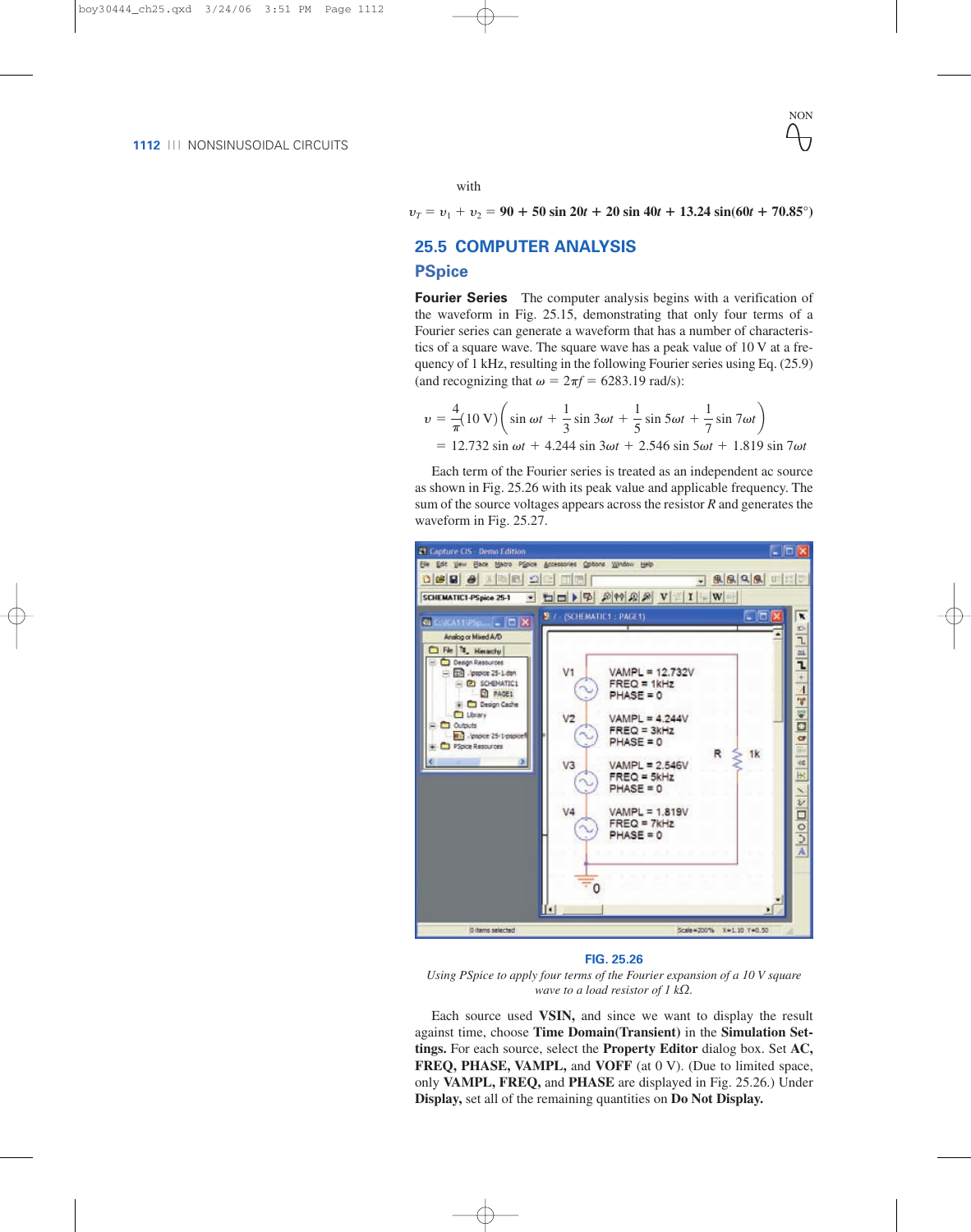



**FIG. 25.27** *The resulting waveform of the voltage across the resistor R in Fig. 25.26.*

Set the **Run to time** at 2 ms so that two cycles of the fundamental frequency of 1 kHz appear. The **Start saving data after** remains at the default value of 0 s, and the **Maximum step size** at 1  $\mu$ s, even though  $2 \text{ ms}/1000 = 2 \mu s$ , because we want to have additional plot points for the complex waveform. Once the **SCHEMATIC1** window appears, **Trace-Add Trace-V(R:1)-OK** results in the waveform in Fig. 25.27. To make the horizontal line at 0 V heavier, right-click on the line, select **Properties,** and then choose the green color and wider line. Click **OK,** and the wider line in Fig. 25.27 results, making it a great deal clearer where the 0 V line is located. Through the same process, make the curve yellow and wider as shown in the same figure. Using the cursors, you find that the first peak reaches 11.84 V and then drops to 8.920 V. The average value of the waveform is clearly  $+10$  V in the positive region as shown by the dashed line entered using **Plot-Label-Line.** In every respect, the waveform is beginning to have the characteristics of a periodic square wave with a peak value of 10 V and a frequency of 1 kHz.

**Fourier Components** A frequency spectrum plot revealing the magnitude and frequency of each component of a Fourier series can be obtained by returning to **Plot** and selecting **Axis Settings** followed by **X Axis** and then **Fourier** under **Processing Options.** Click **OK,** and a number of spikes appear on the far left of the screen, with a frequency spectrum that extends from 0 Hz to 600 kHz. Select **Plot-Axis Settings** again, go to **Data Range,** and select **User Defined** to change the range to 0 Hz to 10 kHz since this is the range of interest for this waveform. Click **OK,** and the graph in Fig. 25.28 results, giving the magnitude and frequency of the components of the waveform. Using the left cursor, you find that the highest peak is 12.738 V at 1 kHz, comparing very well with the source **VI** having a peak value of 12.732 V at 1 kHz. Using the right-click cursor, you can move over to 3 kHz and find a magnitude of 4.246 V, again comparing very well with source **V2** with a peak value of 4.244 V.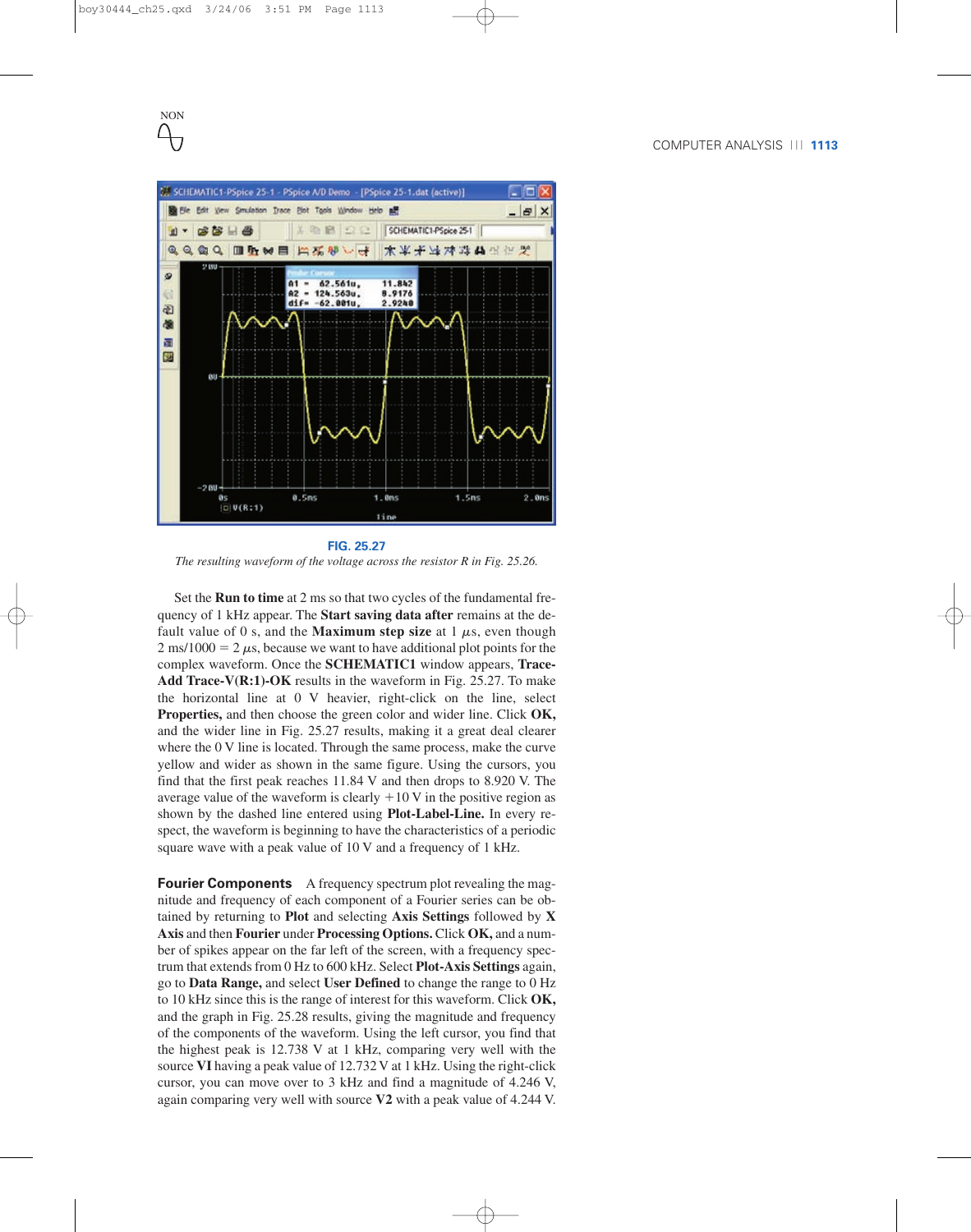

**FIG. 25.28**

*The Fourier components of the waveform in Fig. 25.27.*

## **PROBLEMS**

## **SECTION 25.2 Fourier Series**

- **1.** For the waveforms in Fig. 25.29, determine whether the following will be present in the Fourier series representation:
- **a.** dc term
- **b.** cosine terms
- **c.** sine terms
- **d.** even-ordered harmonics
- **e.** odd-ordered harmonics



**FIG. 25.29** *Problem 1.*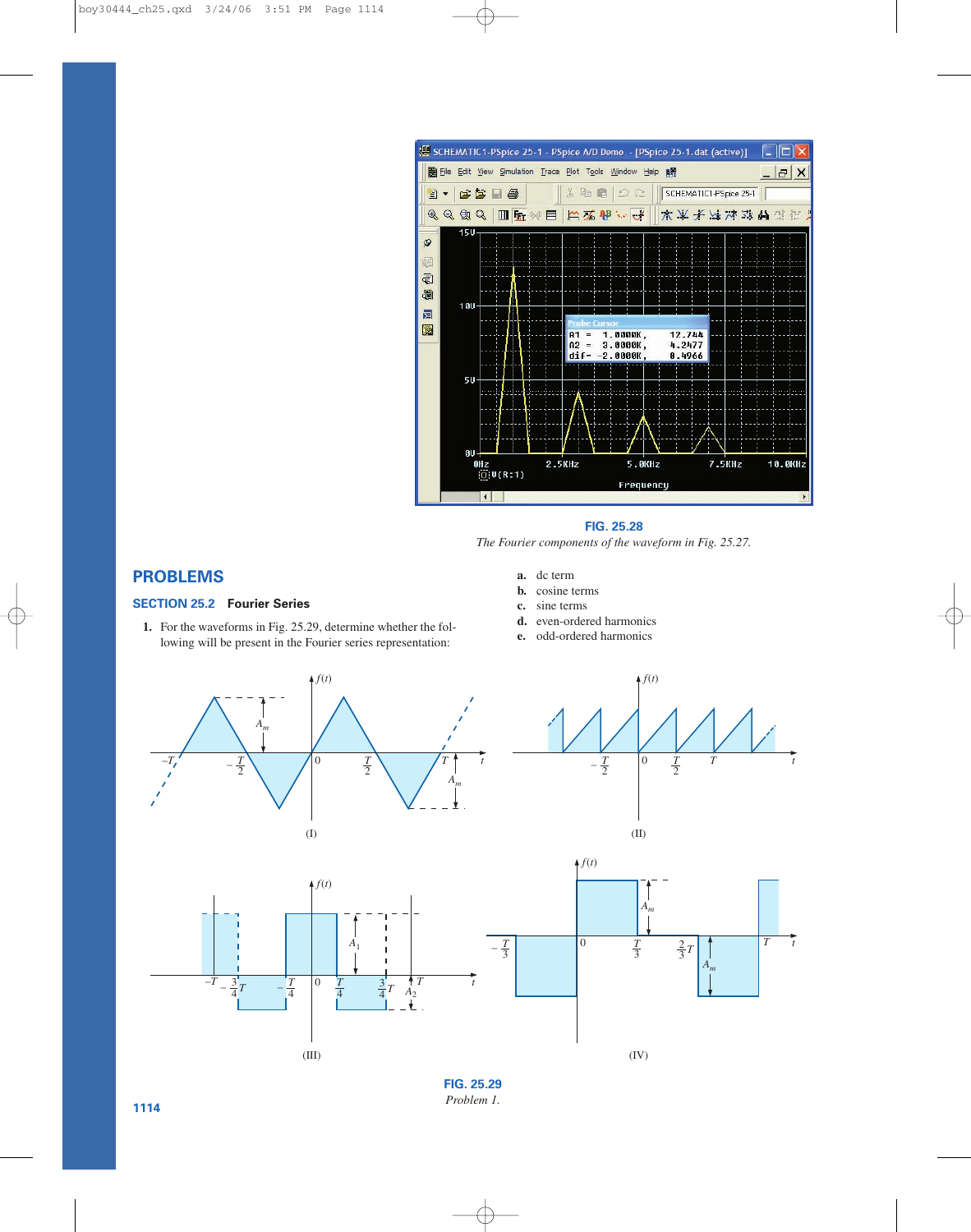**2.** If the Fourier series for the waveform in Fig. 25.30(a) is

$$
i = \frac{2I_m}{\pi} \bigg( 1 + \frac{2}{3} \cos 2\omega t - \frac{2}{15} \cos 4\omega t + \frac{2}{35} \cos 6\omega t + \cdots \bigg)
$$

find the Fourier series representation for waveforms (b) through (d).





**FIG. 25.30** *Problem 2.*

- **3.** Sketch the following nonsinusoidal waveforms with  $\alpha = \omega t$ as the abscissa:
	- **a.**  $v = -4 + 2 \sin \alpha$
	- **b.**  $v = (\sin \alpha)^2$
	- **c.**  $i = 2 2 \cos \alpha$
- **4.** Sketch the following nonsinusoidal waveforms with  $\alpha$  as the abscissa:
	- **a.**  $i = 3 \sin \alpha 6 \sin 2\alpha$
	- **b.**  $v = 2 \cos 2\alpha + \sin \alpha$
- **5.** Sketch the following nonsinusoidal waveforms with  $\omega t$  as the abscissa:
	- **a.**  $i = 50 \sin \omega t + 25 \sin 3\omega t$
	- **b.**  $i = 50 \sin \alpha 25 \sin 3\alpha$
	- **c.**  $i = 4 + 3 \sin \omega t + 2 \sin 2\omega t 1 \sin 3\omega t$

#### **SECTION 25.3 Circuit Response to a Nonsinusoidal Input**

- **6.** Find the average and effective values of the following nonsinusoidal waves:
	- **a.**  $v = 100 + 50 \sin \omega t + 25 \sin 2\omega t$
	- **b.**  $i = 3 + 2 \sin(\omega t 53^{\circ}) + 0.8 \sin(2\omega t 70^{\circ})$
- **7.** Find the rms value of the following nonsinusoidal waves: **a.**  $v = 20 \sin \omega t + 15 \sin 2\omega t - 10 \sin 3\omega t$ 
	- **b.**  $i = 6 \sin(\omega t + 20^{\circ}) + 2 \sin(2\omega t + 30^{\circ})$  $-1 \sin(3\omega t + 60^\circ)$
- **8.** Find the total average power to a circuit whose voltage and current are as indicated in Problem 6.
- **9.** Find the total average power to a circuit whose voltage and current are as indicated in Problem 7.
- **10.** The Fourier series representation for the input voltage to the circuit in Fig. 25.31 is

#### $e = 18 + 30 \sin 400t$

- **a.** Find the nonsinusoidal expression for the current *i.*
- **b.** Calculate the rms value of the current.
- **c.** Find the expression for the voltage across the resistor.
- **d.** Calculate the rms value of the voltage across the resistor.
- **e.** Find the expression for the voltage across the reactive element.
- **f.** Calculate the rms value of the voltage across the reactive element.
- **g.** Find the average power delivered to the resistor.



**FIG. 25.31** *Problems 10, 11, and 12.*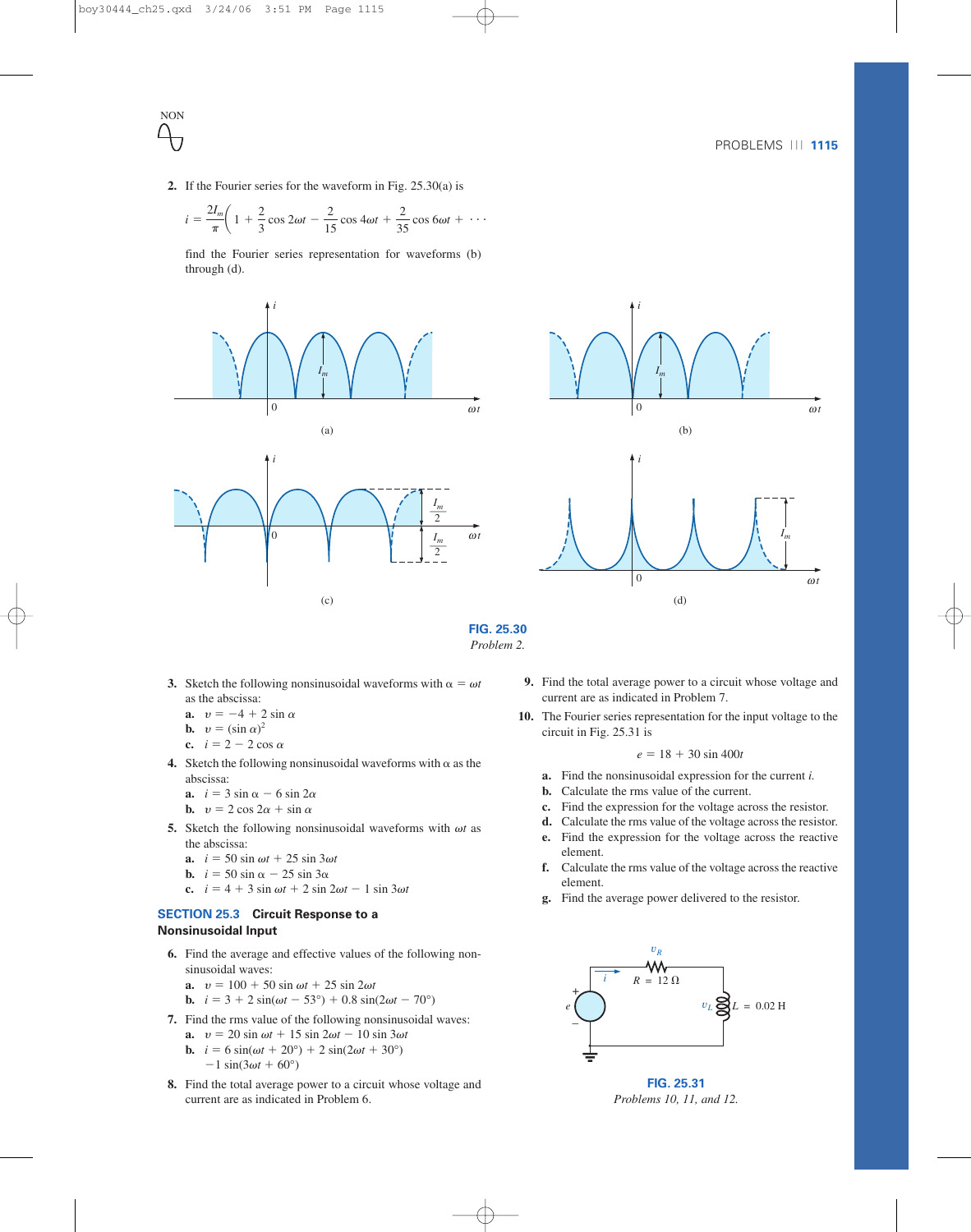

**11.** Repeat Problem 10 for

 $e = 24 + 30 \sin 400t + 10 \sin 800t$ 

**12.** Repeat Problem 10 for the following input voltage:

 $e = -60 + 20 \sin 300t - 10 \sin 600t$ 

**13.** Repeat Problem 10 for the circuit in Fig. 25.32.



**FIG. 25.32** *Problem 13.*

\***14.** The input voltage in Fig. 25.33(a) to the circuit in Fig. 25.33(b) is a full-wave rectified signal having the following Fourier series expansion:

$$
e = \frac{(2)(100 \text{ V})}{\pi} \bigg( 1 + \frac{2}{3} \cos 2\omega t - \frac{2}{15} \cos 4\omega t + \frac{2}{53} \cos 6\omega t + \cdots \bigg)
$$

where  $\omega = 377$ .

- **a.** Find the Fourier series expression for the voltage  $v<sub>o</sub>$  using only the first three terms of the expression.
- **b.** Find the rms value of  $v<sub>o</sub>$ .
- **c.** Find the average power delivered to the 1 k $\Omega$  resistor.





\***15.** Find the Fourier series expression for the voltage  $v<sub>o</sub>$  in Fig. 25.34.

**FIG. 25.33**

*Problem 14.*



*Problem 15.*

#### **SECTION 25.4 Addition and Subtraction of Nonsinusoidal Waveforms**

- **16.** Perform the indicated operations on the following nonsinusoidal waveforms:
	- **a.**  $[60 + 70 \sin \omega t + 20 \sin(2\omega t + 90^\circ) + 10 \sin(3\omega t +$  $(60^{\circ})$ ] + [20 + 30 sin  $\omega t$  - 20 cos 2 $\omega t$  + 5 cos 3 $\omega t$ ]
	- **b.**  $[20 + 60 \sin \alpha + 10 \sin(2\alpha 180^\circ) + 5 \cos(3\alpha + 90^\circ)]$  $-[5 - 10 \sin \alpha + 4 \sin(3\alpha - 30^{\circ})]$